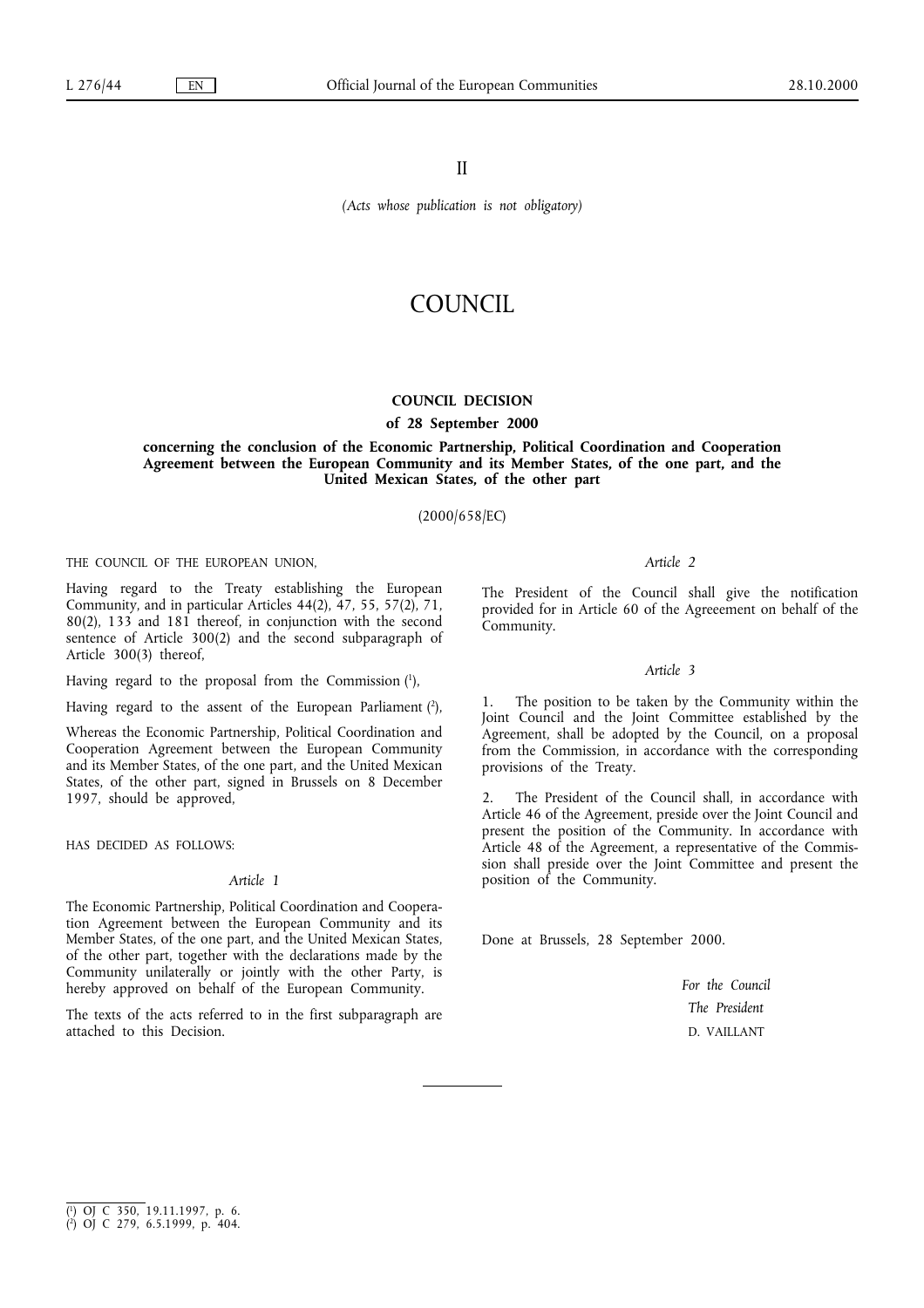#### **Economic Partnership, Political Coordination and Cooperation Agreement between the European Community and its Member States, of the one part, and the United Mexican States, of the other part**

THE KINGDOM OF BELGIUM,

THE KINGDOM OF DENMARK,

THE FEDERAL REPUBLIC OF GERMANY,

THE HELLENIC REPUBLIC,

THE KINGDOM OF SPAIN,

THE FRENCH REPUBLIC,

IRELAND,

THE ITALIAN REPUBLIC,

THE GRAND DUCHY OF LUXEMBOURG,

THE KINGDOM OF THE NETHERLANDS,

THE REPUBLIC OF AUSTRIA,

THE PORTUGUESE REPUBLIC,

THE REPUBLIC OF FINLAND,

THE KINGDOM OF SWEDEN,

THE UNITED KINGDOM OF GREAT BRITAIN AND NORTHERN IRELAND,

Parties to the Treaty establishing the European Community and the Treaty on European Union, hereinafter referred to as the 'European Community Member States',

THE EUROPEAN COMMUNITY, hereinafter referred to as the 'Community',

of the one part, and

THE UNITED MEXICAN STATES, hereinafter referred to as 'Mexico',

of the other part,

CONSIDERING their common cultural heritage and the strong historical, political and economic ties which unite them;

MINDFUL of the broader aim to develop and reinforce the overall framework of international relations, in particular, between Europe and Latin America;

CONSIDERING the significant contribution made by the Framework Agreement for Cooperation between the Community and Mexico signed on 26 April 1991 in Luxembourg to strengthen these ties;

CONSIDERING their mutual interest in establishing new contractual links in order to further strengthen their bilateral relations, mainly through greater political dialogue, progressive and reciprocal liberalisation of trade, liberalisation of current payments, capital movements and invisible transactions, promotion of investment, and through broader cooperation;

CONSIDERING their full commitment to respecting democratic principles and fundamental human rights set out in the Universal Declaration of Human Rights, as well as to the principles of international law regarding friendly relations and cooperation between States in accordance with the United Nations Charter, the principles of the rule of law and good government, as set out in the Rio Group/European Union Ministerial Declaration adopted in São Paulo in 1994;

MINDFUL that in order to intensify relations in all fields of common interest, their political dialogue should be institutionalised at both the bilateral and international levels;

CONSIDERING the importance which both Parties attach to the principles and values set out in the final Declaration of the World Summit for Social Development in Copenhagen in March 1995;

MINDFUL of the importance that both Parties attach to the proper implementation of the principle of sustainable development, as agreed and set out in Agenda 21 of the 1992 Rio Declaration on Environment and Development;

CONSIDERING their attachment to the principles of the market economy and mindful of the importance of their commitment to free international trade in conformity with the rules of the World Trade Organisation (WTO) and in their capacity as members of the Organisation for Economic Cooperation and Development (OECD), with particular emphasis on the importance of open regionalism;

MINDFUL of the terms of the Joint Solemn Declaration signed in Paris on 2 May 1995 in which both Parties decided to give their bilateral relationship a long term perspective in all areas,

HAVE DECIDED to conclude this Agreement: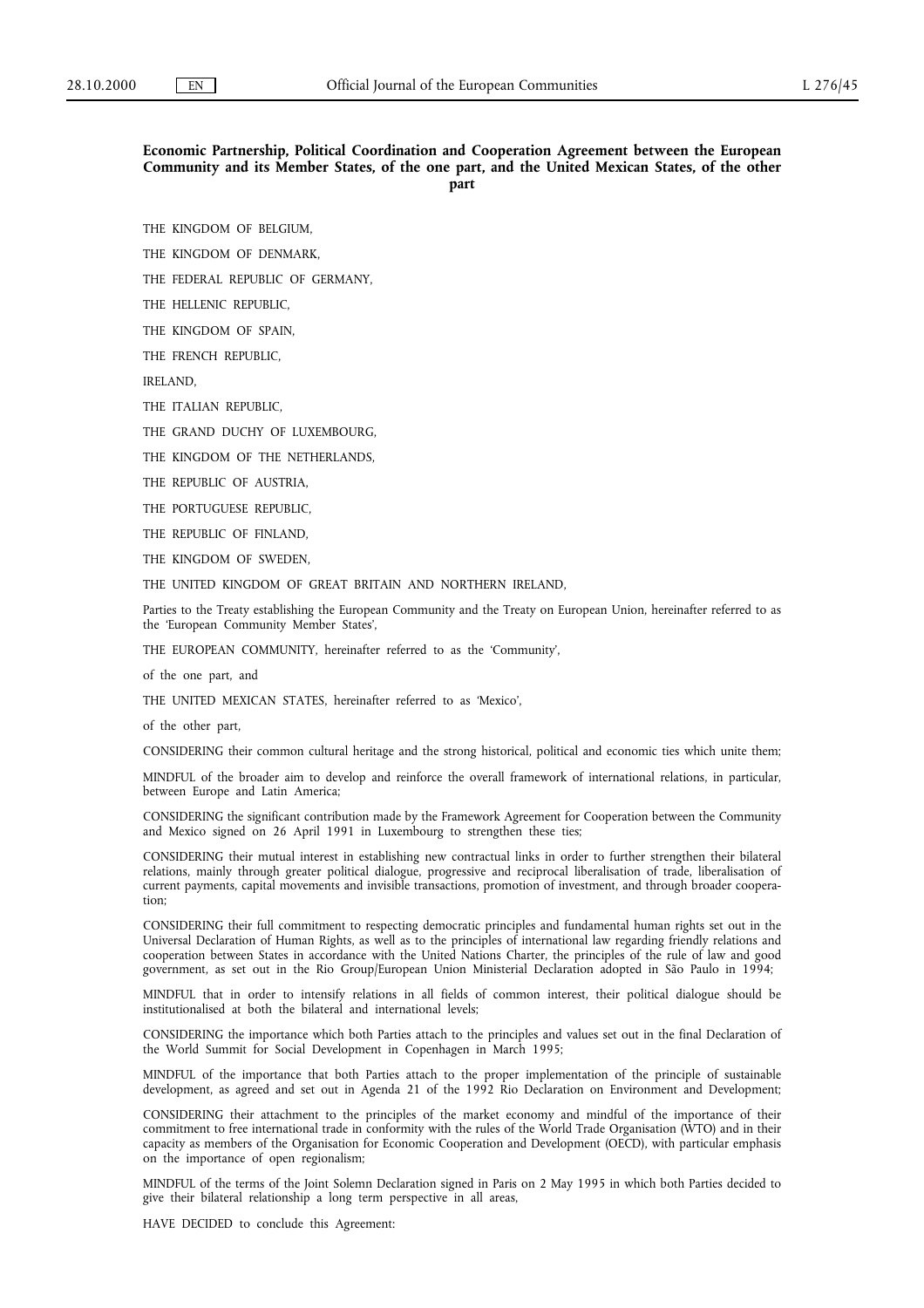# TITLE I

### **NATURE AND SCOPE**

#### *Article 1*

### **Basis of the Agreement**

Respect for democratic principles and fundamental human rights, proclaimed by the Universal Declaration of Human Rights, underpins the domestic and external policies of both Parties and constitutes an essential element of this Agreement.

#### *Article 2*

#### **Nature and scope**

The object of this Agreement is to strengthen existing relations between the Parties on the basis of reciprocity and mutual interest. To this end, the Agreement shall institutionalise political dialogue, strengthen commercial and economic relations by means of the liberalisation of trade in conformity with the rules of the WTO and shall reinforce and broaden cooperation.

#### TITLE II

### **POLITICAL DIALOGUE**

### *Article 3*

1. The Parties agree to institutionalize an intensified political dialogue based on the principles referred to in Article 1 covering all bilateral and international matters of mutual interest and leading to closer consultation between the Parties within the context of the international organisations to which they both belong.

The dialogue shall be conducted in accordance with the 'Joint Declaration by the European Union and Mexico on Political Dialogue', which shall form an integral part of the Agreement and which is contained in the Final Act.

The ministerial dialogue provided for in the Joint Declaration shall take place mainly within the Joint Council established by Article 45.

### TITLE III

#### **TRADE**

#### *Article 4*

#### **Objective**

The objective of this Title is to establish a framework to encourage the development of trade in goods and services, including a bilateral and preferential, progressive and reciprocal liberalisation of trade in goods and services, taking into account the sensitive nature of certain products and service sectors and in accordance with the relevant WTO rules.

#### *Article 5*

### **Trade in goods**

In order to achieve the objective laid down in Article 4, the Joint Council shall decide on the arrangements and timetable for a bilateral, progressive and reciprocal liberalisation of tariff and non-tariff barriers to trade in goods, in accordance with

the relevant WTO rules, in particular Article XXIV of the General Agreement on Tariffs and Trade (GATT), and taking account of the sensitive nature of certain products. This decision shall include, in particular, the following matters:

- (a) coverage and transitional periods;
- (b) customs duties on imports and exports and charges having an equivalent effect;
- (c) quantitative restrictions on imports and exports and measures having equivalent effect;
- (d) national treatment including the prohibition of fiscal discrimination in respect of taxes imposed on goods;
- (e) anti-dumping and countervailing measures;
- (f) safeguard and surveillance measures;
- (g) rules of origin and administrative cooperation;
- (h) customs cooperation;
- (i) customs valuation;
- (j) technical regulations and standards, sanitary and phytosanitary legislation, mutual recognition of conformity assessment, certifications, marks systems, *inter alia*;
- (k) general exceptions justified on grounds of public morality, public policy or public security; the protection of human, animal or plant life or health; the protection of industrial, intellectual and commercial property, *inter alia*;
- (l) restrictions in case of balance of payments difficulties.

#### *Article 6*

### **Trade in services**

In order to achieve the objective laid down in Article 4, the Joint Council shall decide on the appropriate arrangements for a progressive and reciprocal liberalisation of trade in services, in accordance with the relevant WTO rules, in particular, Article V of the General Agreement on Trade in Services (GATS), and taking due account of the commitments already undertaken by the Parties within the framework of that Agreement.

# *Article 7*

The decisions of the Joint Council referred to in Articles 5 and 6 of this Agreement in respect of trade in goods and services, shall adequately cover all these issues within a comprehensive framework and shall enter into force as soon as they have been adopted.

#### TITLE IV

#### **CAPITAL MOVEMENTS AND PAYMENTS**

### *Article 8*

#### **Capital movements and payments**

The objective of this Title is to establish a framework to encourage the progressive and reciprocal liberalisation of capital movements and payments between Mexico and the Community, without prejudice to other provisions in this Agreement and further obligations under other international agreements that are applicable between the Parties.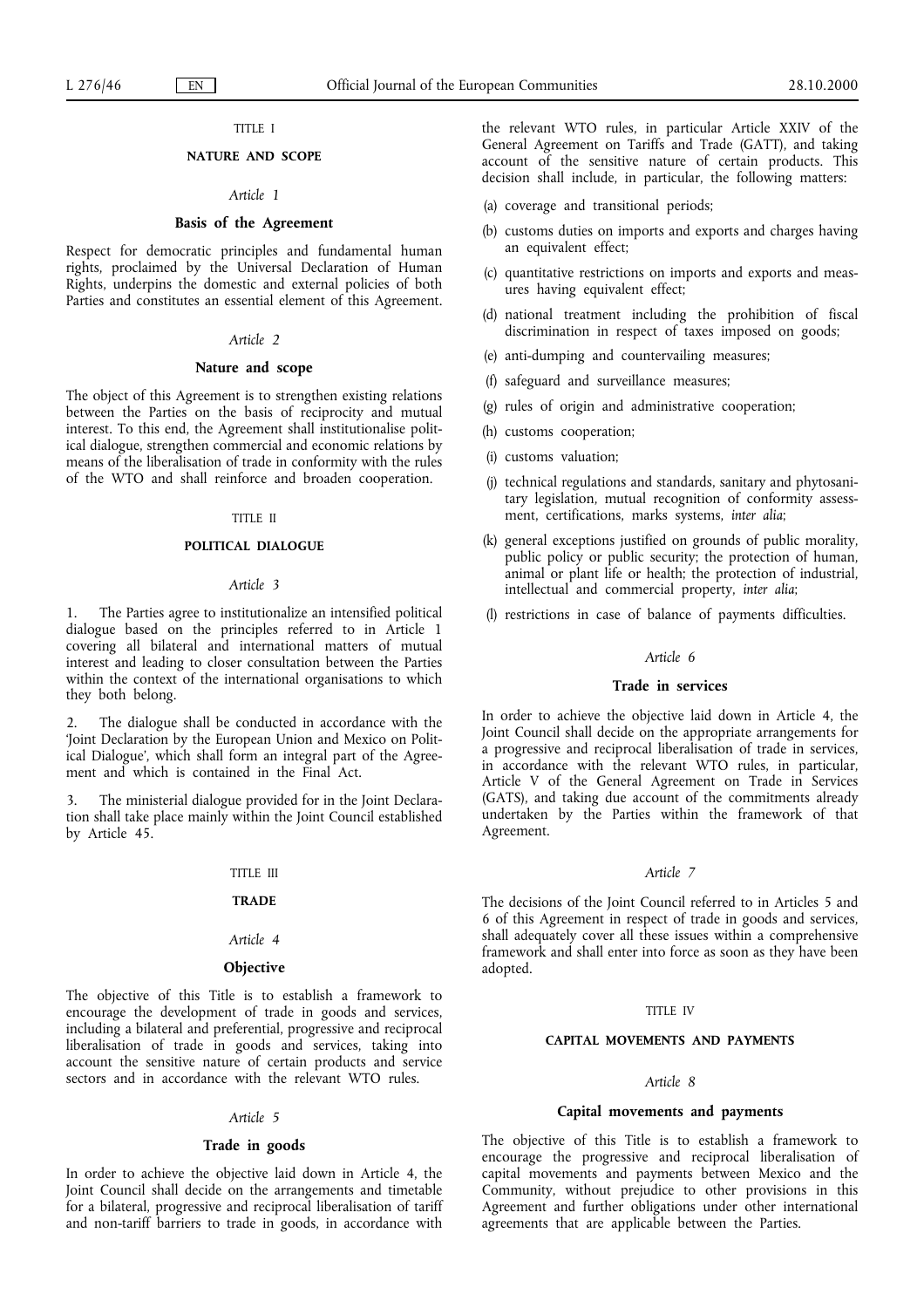# *Article 9*

In order to achieve the objective laid down in Article 8, the Joint Council shall adopt the measures and timetable for a progressive and reciprocal elimination of restrictions on capital movements and payments between the Parties, without prejudice to other provisions in this Agreement and further obligations under other international agreements that are applicable between the Parties.

This decision shall include, in particular, the following matters:

- (a) the definition, content, extension and substance of the concepts included explicitly or implicitly in this Title;
- (b) capital transactions and payments, including national treatment, to be covered by the liberalisation;
- (c) scope of the liberalisation and transitional periods;
- (d) the inclusion of a clause allowing the Parties to maintain restrictions in this area justified on grounds of public policy, public security, public health and defence;
- (e) the inclusion of clauses allowing the Parties to introduce restrictions in this area in case of difficulties in the operation of exchange-rate or monetary policy of one of the Parties, balance of payments difficulties or, in conformity with international law, the imposition of financial restrictions on third countries.

#### TITLE V

### **PUBLIC PROCUREMENT, COMPETITION, INTELLECTUAL PROPERTY AND OTHER TRADE-RELATED PROVISIONS**

#### *Article 10*

### **Public procurement**

The Parties shall agree to the gradual and mutual opening of agreed government procurement markets on a reciprocal basis.

2. In order to achieve this objective, the Joint Council shall decide on the appropriate arrangements and timetable. The decision shall include, in particular, the following matters:

- (a) coverage of the agreed liberalisation;
- (b) non-discriminatory access to the agreed markets;
- (c) threshold values;
- (d) fair and transparent procedures;
- (e) clear challenge procedures;
- (f) use of information technology.

#### *Article 11*

#### **Competition**

1. The Parties shall agree on the appropriate measures in order to prevent distortions or restrictions of competition that may significantly affect trade between Mexico and the Community. To this end, the Joint Council shall establish mechanisms of cooperation and coordination among their

authorities with responsibility for the implementation of competition rules. Such cooperation shall include mutual legal assistance, notification, consultation and exchange of information in order to ensure transparency relating to the enforcement of competition laws and policies.

2. In order to achieve this objective, the Joint Council shall decide in particular, on the following matters:

- (a) agreements between undertakings, decisions by associations of undertakings and concerted practices between undertakings;
- (b) the abuse by one or more undertakings of a dominant position;
- (c) mergers between undertakings;
- (d) state monopolies of a commercial character;
- (e) public undertakings and undertakings to which special or exclusive rights have been granted.

### *Article 12*

### **Intellectual, industrial and commercial property**

1. Reaffirming the great importance they attach to the protection of intellectual property rights (copyright including the copyright in computer programmes and databases — and neighbouring rights, the rights related to patents, industrial designs, geographical indications including designation of origins, trademarks, topographies of integrated circuits, as well as protection against unfair competition as referred to in Article 10a of the Paris Convention for the Protection of Industrial Property and protection of undisclosed information), the Parties undertake to establish the appropriate measures with a view to ensuring an adequate and effective protection in accordance with the highest international standards, including effective means to enforce such rights.

- 2. To this effect, the Joint Council shall decide on:
- (a) a consultation mechanism with a view to reaching mutually satisfactory solutions in the event of difficulties in the protection of intellectual property;
- (b) the detailed measures to be adopted in pursuance of the objective set out in paragraph 1, taking into account in particular the relevant multilateral conventions on intellectual property.

#### TITLE VI

#### **COOPERATION**

#### *Article 13*

### **Dialogue on cooperation and economic matters**

1. The Joint Council shall institute a regular dialogue in order to intensify and improve the cooperation provided for in this Title which will include, in particular:

(a) information exchange and the periodic revision of the development of cooperation;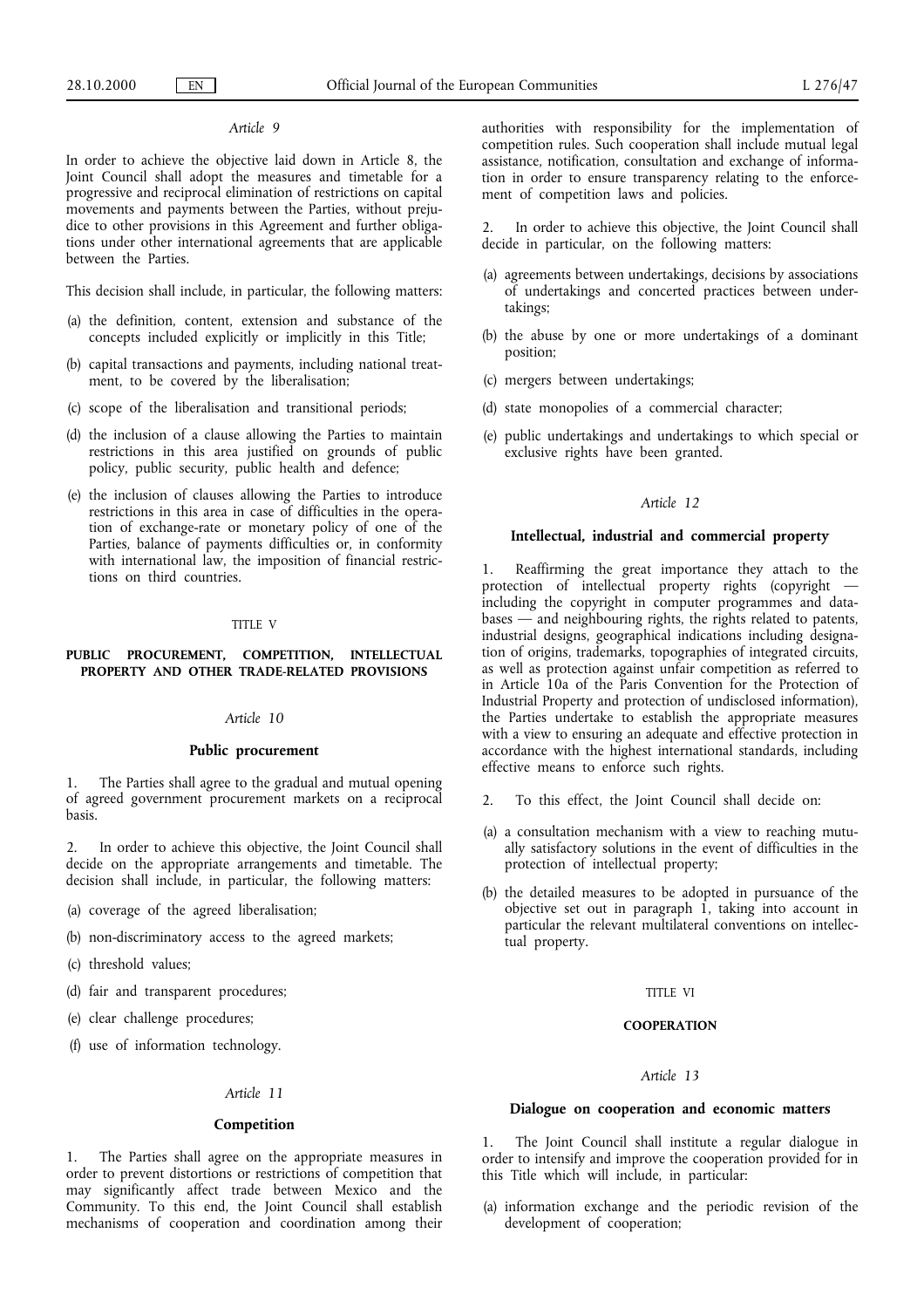(b) coordination and supervision of the implementation of sectoral agreements provided for in this Agreement, as well as the examination of the possibility of new agreements of this type.

2. The Joint Council shall also establish a regular dialogue on economic matters that shall include the analysis and exchange of information, in particular on the macro-economic aspects, in order to stimulate trade and investments.

### *Article 14*

#### **Industrial cooperation**

The Parties shall support and promote measures to develop and strengthen efforts to set in motion a dynamic, integrated and decentralised management of industrial cooperation in order to create a climate conducive to economic development, taking account of their mutual interests.

2. Such cooperation shall focus in particular on:

- (a) strengthening contacts between both Parties' economic operators, by means of conferences, seminars, missions to seek out industrial and technical opportunities, round tables and general and sector-specific fairs, with a view to identifying and exploiting areas of mutual business interest and to boosting trade, investment and industrial cooperation and technology-transfer projects;
- (b) strengthening and extending the existing dialogue between both Parties' economic operators through the promotion of further consultation and coordination activities in order to identify and eliminate obstacles to industrial cooperation, to encourage respect for competition rules, to ensure the consistency of overall measures and to help industry adapt to market requirements;
- (c) promoting industrial cooperation initiatives in the context of the process of privatisation and liberalisation of both Parties in order to encourage investments by means of industrial cooperation between undertakings;
- (d) supporting modernisation, diversification, innovation, training, research and development and quality initiatives;
- (e) promoting the participation of both Parties in pilot projects and in special programmes according to their specific terms.

#### *Article 15*

#### **Investment promotion**

The Parties shall help to create an attractive and stable environment for reciprocal investment.

Such cooperation shall take the form *inter alia* of:

- (a) arrangements for information, identification and dissemination relating to legislation and investment opportunities;
- (b) support for the development of a legal environment conducive to investment between the Parties, where appropriate, by the conclusion between the Member States and Mexico,

of agreements to promote and protect investment and agreements to prevent double taxation;

- (c) the development of harmonised and simplified administrative procedures;
- (d) the development of mechanisms for joint investments, in particular, with the small and medium-sized enterprises of both Parties.

### *Article 16*

### **Financial services**

1. The Parties undertake to establish cooperation in the financial services sector, in conformity with their laws, regulations and policies and in accordance with the rules and disciplines of the GATS, in light of their mutual interest and long and medium-term economic objectives.

2. The Parties agree to work together both bilaterally and at the multilateral level to increase mutual understanding and awareness of their respective business environments and to bring about exchanges of information on financial regulations, financial supervision and control and other aspects of common interest.

3. Such cooperation shall have the particular objective of encouraging improved and diversified productivity and competitiveness in the financial services sector.

### *Article 17*

#### **Cooperation on small and medium-sized enterprises**

1. The Parties shall promote a favourable environment for the development of small and medium-sized enterprises.

- 2. Such cooperation shall consist in:
- (a) promoting contacts between economic operators, encouraging joint investments and establishing joint ventures and information networks through existing horizontal programmes such as ECIP, AL-INVEST, BRE and BC-NET;
- (b) facilitating access to finance, providing information and stimulating innovation.

#### *Article 18*

### **Technical regulations and conformity assessment**

The Parties undertake to cooperate on technical regulations and conformity assessment.

# *Article 19*

#### **Customs**

1. The purpose of customs cooperation shall be to ensure fair trade. The Parties undertake to promote customs cooperation with a view to improving and consolidating the legal framework for their trade relations.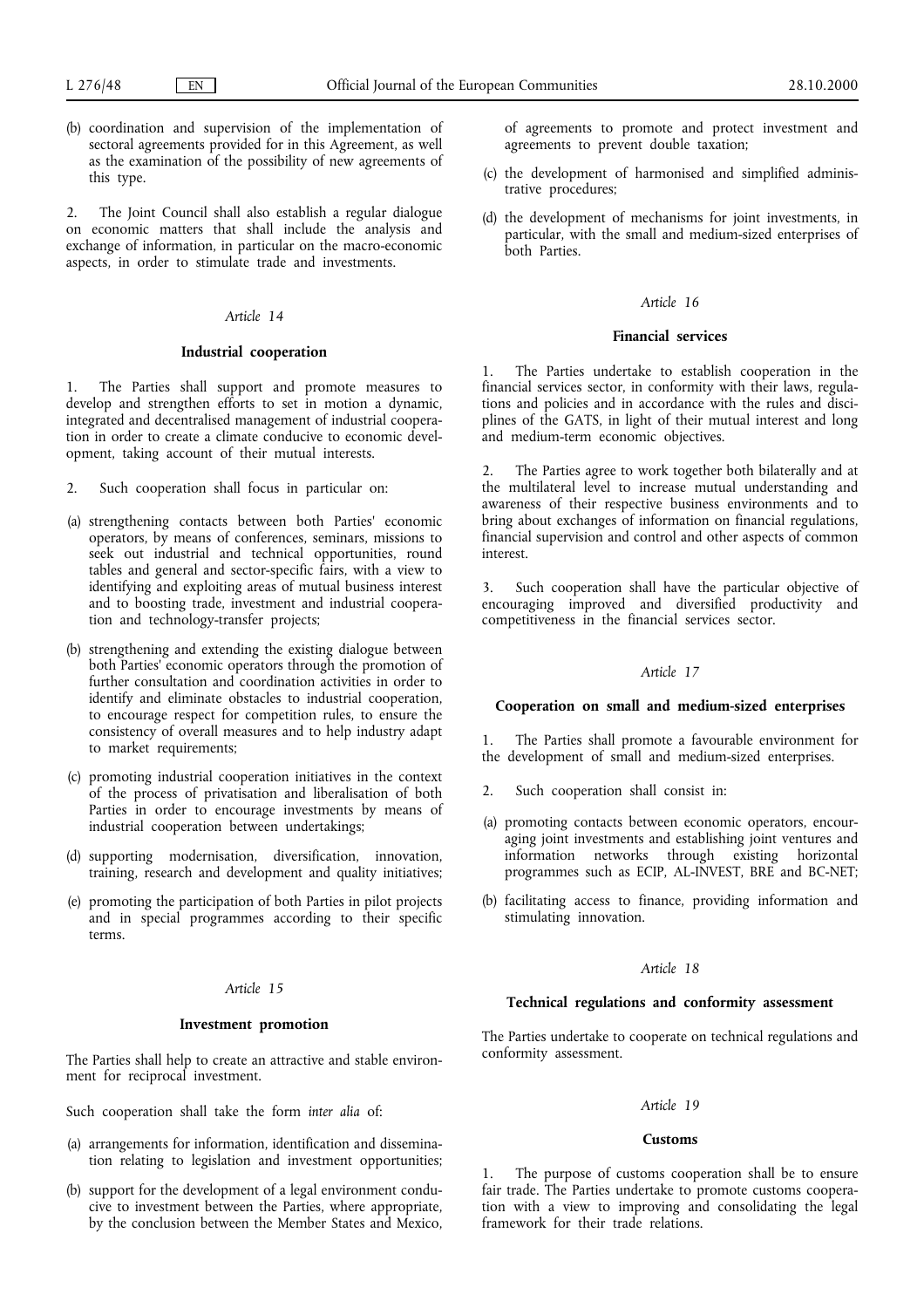2. Such cooperation shall deal, in particular, with the following:

- (a) exchanges of information;
- (b) the development of new training techniques and coordination of activities which should be undertaken within the international organisations specialising in this field;
- (c) exchanges of officials and senior personnel from the customs and tax administrations;
- (d) the simplification of customs procedures for the clearance of goods;
- (e) technical assistance, whenever necessary.

3. Without prejudice to other forms of cooperation provided for under this Agreement, the Parties state their interest in considering, in the future, the conclusion of a Protocol on mutual assistance in the field of customs, within the institutional framework laid down in this Agreement.

# *Article 20*

### **The information society**

1. The Parties recognise that information and communication technologies are key elements of modern life and of vital importance to economic and social development.

- 2. Cooperation in this area shall focus in particular on:
- (a) a dialogue on all aspects of the information society;
- (b) exchanges of information and any technical assistance required in connection with regulations and standardisation, conformity testing and certification for information and telecommunications technologies;
- (c) the dissemination of new telecommunications and information technologies and the refining of new services in advanced communication, services and information technology facilities;
- (d) promoting and undertaking joint research and technological and industrial development projects in the field of new information, communication, telematics and information society technologies;
- (e) promoting the participation of both Parties in pilot projects and in special programmes according to their specific terms;
- (f) the interconnection and interoperability of telematic networks and services;
- (g) a dialogue on regulatory cooperation concerning international on-line services, including aspects related to the protection of privacy and personal data;
- (h) the reciprocal access to data bases according to terms to be agreed upon.

# *Article 21*

# **Cooperation in agriculture and the rural sector**

1. The Parties undertake to promote development and cooperation in the agricultural, agro-industrial and rural sectors.

- 2. To this end they shall examine, *inter alia*, the following:
- (a) measures to harmonise health, plant-health and environmental standards and rules, with a view to facilitating trade, taking account of the legislation in force for both Parties and in conformity with the rules of the WTO, in addition to the terms of Article 5;
- (b) the potential for exchanging information and setting up projects and activities, with that aim in mind, notably in the fields of information, scientific and technical research and the development of human resources.

#### *Article 22*

#### **Cooperation on mining**

The Parties agree to promote cooperation in mining, chiefly through operations aimed at the following:

- (a) promoting exploration, exploitation and profitable use of minerals in accordance with each Party's legislation in this field;
- (b) promoting exchanges of information, experience and technology relating to mining exploration and exploitation;
- (c) promoting exchanges of experts and performing joint research to increase opportunities for technological development;
- (d) developing measures to promote investment in this field.

#### *Article 23*

#### **Cooperation on energy**

1. Cooperation between the Parties shall aim to develop their respective energy sectors, concentrating on the promotion of transfer of technology and exchanges of information about their respective legislation.

2. Cooperation in this sector shall mainly be carried out through exchanges of information, training of human resources, transfer of technology and joint technological development and infrastructure projects, designing more efficient energy generation processes, promoting the rational use of energy, supporting the use of alternative renewable sources of energy which protect the environment, and the promotion of recycling and processing residues for use in generating energy.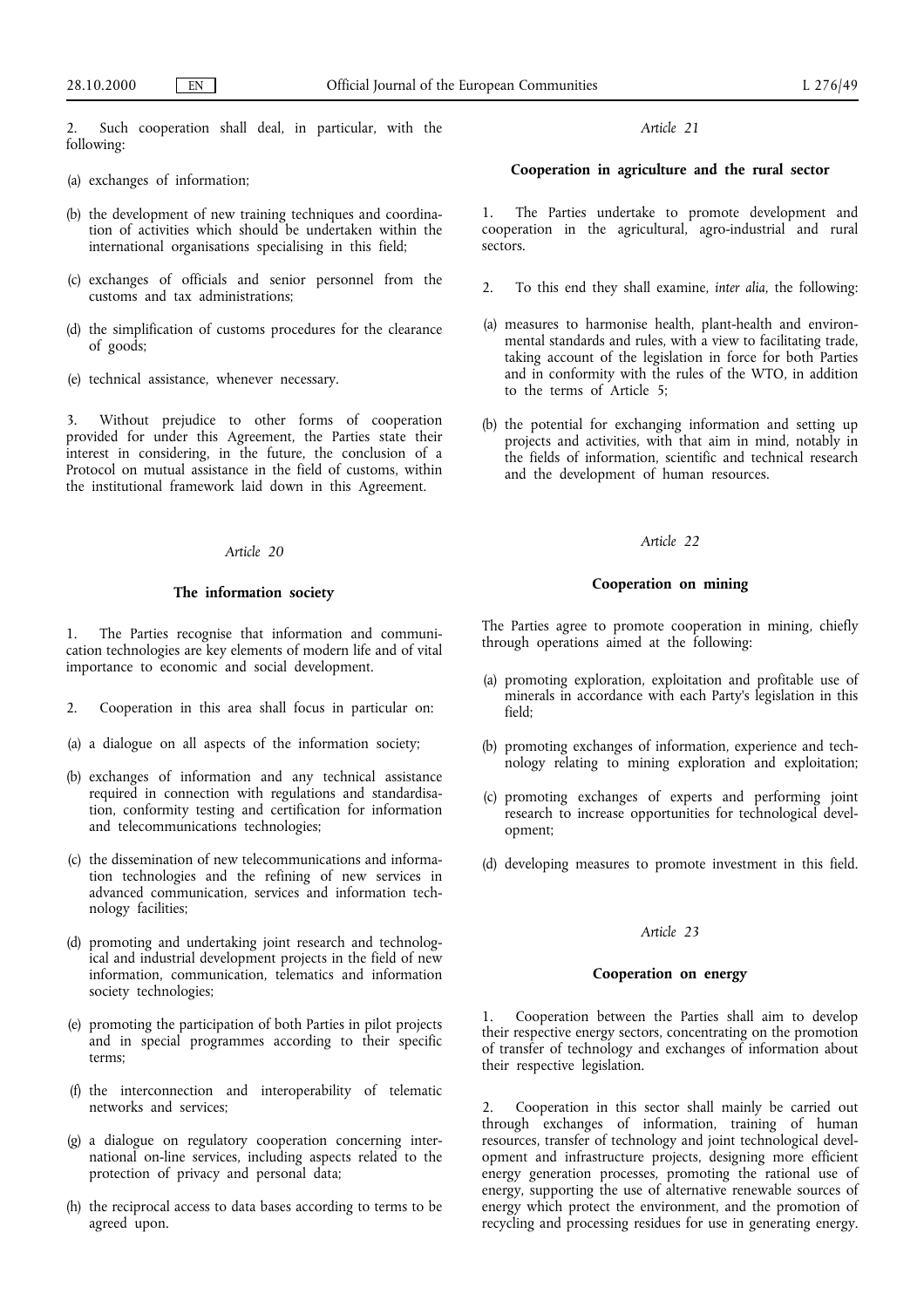# *Article 24*

#### **Cooperation on transport**

1. Cooperation between the Parties regarding transport shall seek to:

- (a) support the restructuring and modernisation of transport systems;
- (b) promote operating standards.
- 2. In this context, priority shall be given to:
- (a) exchanges of information between experts on the Parties' transport policies and other subjects of common interest;
- (b) economic, legal and technical training programmes aimed at economic operators and senior public officials;
- (c) exchanges of information on the Global Navigation Satellite System (GNSS);
- (d) technical assistance to help in the restructuring and modernisation of the transport system in all its forms.

3. The Parties shall look at all aspects relating to international maritime transport services to ensure that they do not hamper the mutual expansion of trade. In this context, the liberalisation of international maritime transport services shall be negotiated, in accordance with the terms of Article 6 of this Agreement.

#### *Article 25*

#### **Cooperation on tourism**

1. Cooperation between the Parties shall primarily aim to improve the exchange of information and establish best practices in order to ensure a balanced and sustainable development of tourism.

- 2. In this context, the Parties shall focus in particular on:
- (a) safeguarding and maximising the potential of natural and cultural heritage;
- (b) respecting the integrity and interests of local communities;
- (c) promoting cooperation between regions and towns in neighbouring countries;
- (d) improving training in the hotel industry, with particular emphasis on hotel management and administration.

#### *Article 26*

#### **Cooperation on statistics**

The Parties agree to promote the harmonisation of statistical methods and practice with a view to using, on a mutually acceptable basis, statistics on trade in goods and services and, more generally, on any area covered by this Agreement which lends itself to statistical processing.

*Article 27*

#### **Government**

The Contracting Parties shall cooperate in matters relating to government and institutions at national, regional and local levels, with a view to promoting the training of human resources and administrative modernisation.

# *Article 28*

### **Cooperation on combating drug trafficking, moneylaundering and chemical precursors**

1. The Parties shall take the appropriate measures for cooperation and liaison, that they consider appropriate, to intensify their actions for the prevention and reduction of production, distribution and illegal consumption of drugs, in conformity with their respective internal legal regulations.

2. Relying on the competent bodies in this field, such cooperation shall involve in particular:

- (a) developing coordinated programmes and measures regarding the prevention of drug abuse and the treatment and rehabilitation of drug addicts, including technical assistance programmes. These efforts may also include research and measures designed to reduce drug production by means of regional development of areas inclined to be used to produce illegal crops;
- (b) developing coordinated research programmes and projects on drug control;
- (c) exchange of information regarding legislative and administrative treatment and the adoption of appropriate measures on the control of drugs and on combating money-laundering, including measures adopted by the Community and international bodies active in this field;
- (d) preventing the diversion of chemical precursors and other substances used in the illegal production of drugs and psychotropic substances, in accordance with the 'Agreement on the Control of Drugs Precursors and Chemical Substances' signed by the Parties on 13 December 1996, and in the 1988 United Nations Vienna Convention.

#### *Article 29*

#### **Scientific and technological cooperation**

1. The Parties agree to cooperate in the field of science and technology in areas of mutual interest, taking account of their respective policies.

- 2. The aims of such cooperation shall be:
- (a) to encourage exchanges of information and know-how on science and technology, especially on the implementation of policies and programmes;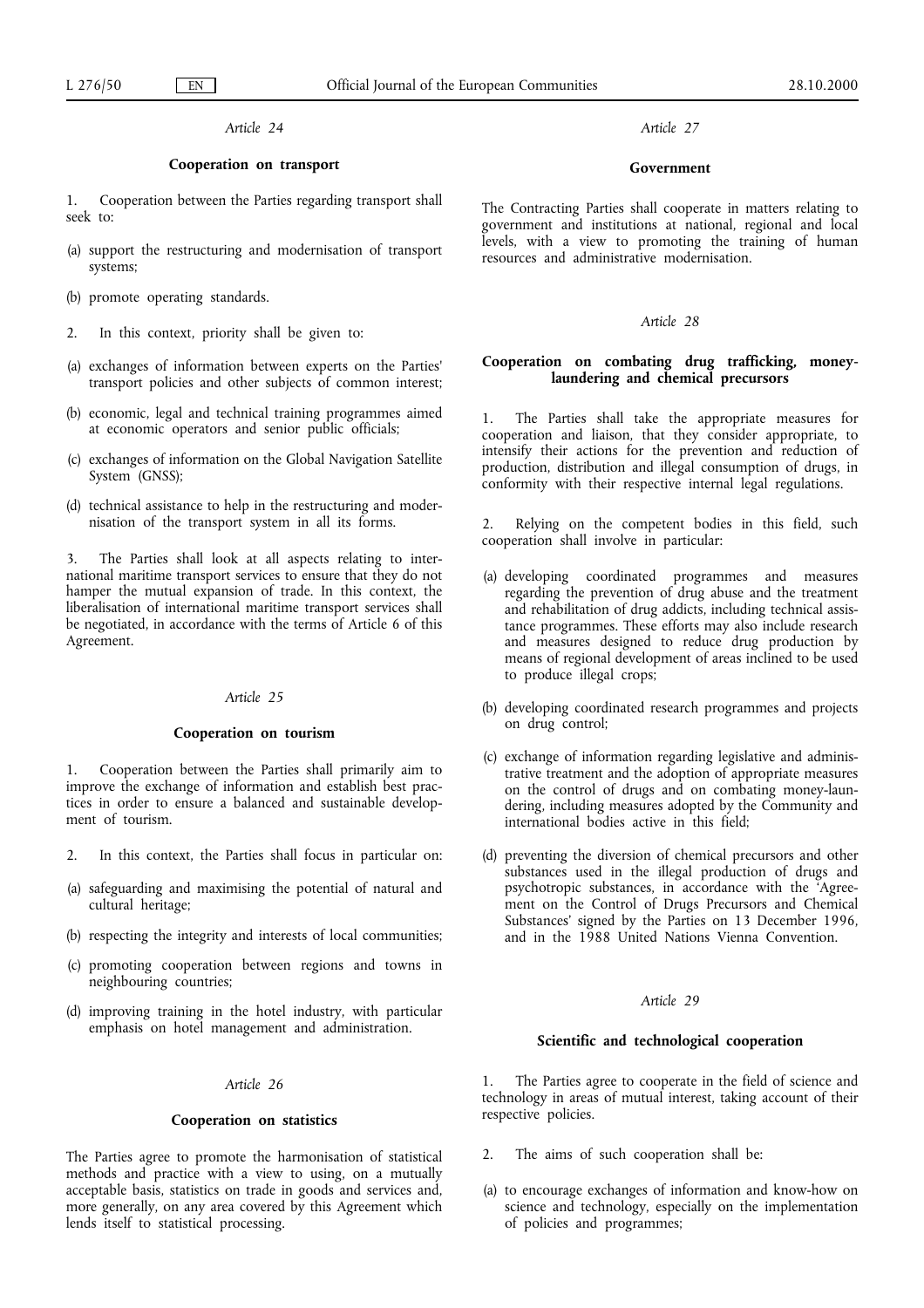- (b) to promote enduring relations between the two Parties' scientific communities:
- (c) to promote human resources training.

3. Cooperation shall take the form of joint research projects and exchanges, meetings and training of scientists, providing for the maximum dissemination of the results of research.

4. In this cooperation, the Parties shall favour the participation of their respective higher educational institutions, research centres and productive sectors, in particular small and mediumsized enterprises.

5. Cooperation between the Parties may result in a sectoral agreement on research and technological development, if deemed appropriate.

#### *Article 30*

#### **Cooperation on training and education**

1. The Parties shall identify ways of markedly improving the situation in the education and vocational training sector. Special attention shall be paid to the education and training of the most disadvantaged social groups.

2. The Parties shall step up cooperation on education, including higher education, vocational training and exchanges between universities and businesses, in order to improve the level of expertise of senior staff in the private and public sectors.

3. The Parties shall place emphasis on measures designed to create permanent links between their respective specialist agencies and to encourage exchanges of information, know-how, experts, technical resources and in the field of youth, taking advantage of the facilities offered by the ALFA programme and the experience that both Parties have acquired in these areas.

Cooperation between the Parties may lead, by mutual consent, to a sectoral agreement in the field of education, including higher education, vocational training and youth related affairs.

#### *Article 31*

#### **Cultural cooperation**

1. The Parties agree to promote cultural cooperation, that duly respects their diversity, in order to increase mutual understanding and the spreading of their respective cultures.

2. The Parties shall take appropriate measures to promote cultural exchanges and carry out joint initiatives in various cultural spheres. In this regard, the Parties shall define, in due time, the relevant cooperation activities and arrangements.

### *Article 32*

#### **Cooperation in the audiovisual sector**

The Parties agree to promote cooperation in this sector, mainly through training programmes in the audiovisual sector and the media, including co-production, training, development and distribution activities.

#### *Article 33*

#### **Cooperation on information and communication**

The Parties agree to encourage the exchange and dissemination of information and to undertake and support activities of mutual interest in the field of information and communication.

#### *Article 34*

### **Cooperation on the environment and natural resources**

1. The need to preserve the environmental and ecological balances shall be taken into account in all cooperation measures undertaken by the Parties under this Agreement.

2. The Parties undertake to develop cooperation to prevent degradation of the environment; to promote the conservation and sustainable management of natural resources; to develop, spread and exchange information and experience on environmental legislation, to stimulate the use of economic incentives to promote compliance; to strengthen environmental management at all levels of government; to promote the training of human resources, education in environmental topics and the execution of joint research projects; to develop channels for social participation.

3. The Parties shall encourage mutual access to programmes in this field, in accordance with the specific terms of such programmes.

4. Cooperation between the Parties may lead to the conclusion of a sectorial agreement in the field of environment and natural resources if deemed appropriate.

### *Article 35*

#### **Cooperation on fisheries**

In view of the socio-economic importance of their respective fisheries sectors, the Parties undertake to develop closer cooperation in this field in particular through the conclusion of a sectorial fisheries agreement, in accordance with their respective legislation, if deemed appropriate.

### *Article 36*

#### **Cooperation on social affairs and poverty**

1. The Parties shall conduct a dialogue on all aspects of the social agenda of interest to one or other Party.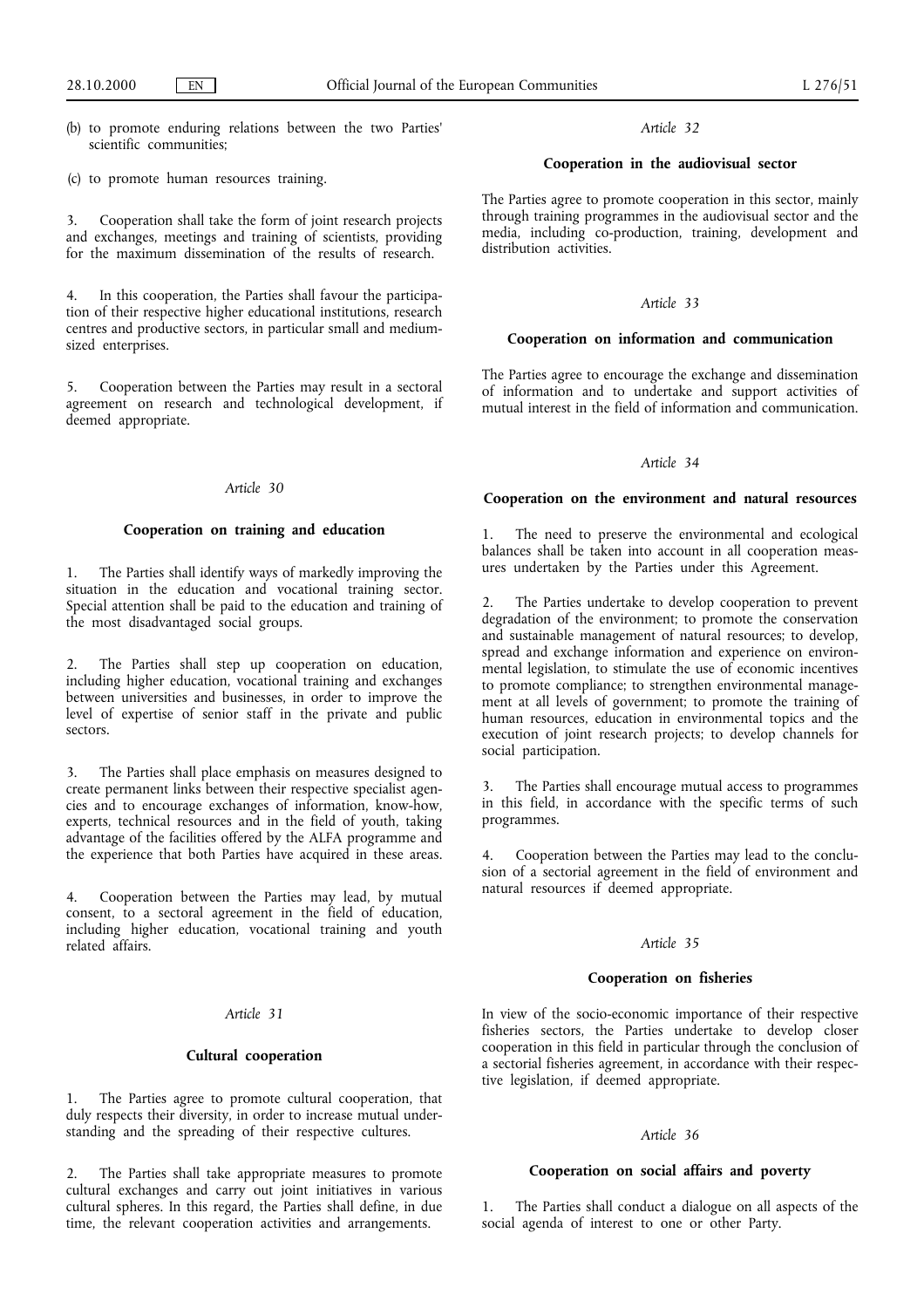This should include topics related to vulnerable groups and regions such as: indigenous population, the rural poor, women on low incomes and other population groups living in poverty.

2. The Parties recognise the importance of harmonising economic and social development taking into account the need to respect the basic rights of the groups mentioned in the previous paragraph. The new basis for growth should create employment and ensure a better standard of living for the least favoured sections of the population.

The Parties shall hold periodic consultations regarding cooperation activities involving civil society and destined to offer opportunities for the creation of jobs, vocational training and income growth.

### *Article 37*

### **Regional cooperation**

1. The Parties shall promote activities aimed at developing joint actions by means of cooperation, mainly in Central America and the Caribbean.

2. Priority shall be given to initiatives channelled towards promoting intra-regional trade in Central America and the Caribbean; stimulating regional cooperation on the environment and on technological and scientific research; promoting the development of the communications infrastructure needed for the economic development of the region and supporting initiatives to improve the standard of living of those living in poverty.

3. Special attention shall be given to developing the role of women, particularly in the production process.

The Parties shall study appropriate means for the promotion and monitoring of joint cooperation with other countries.

#### *Article 38*

### **Cooperation on refugees**

The Parties shall endeavour to preserve the benefits of the aid already granted to Central American refugees in Mexico and shall cooperate in the search for lasting solutions.

### *Article 39*

### **Cooperation on human rights and democracy**

1. The Parties agree that cooperation in this field should promote the principles referred to in Article 1.

- 2. Cooperation shall focus mainly on:
- (a) the development of civil society by means of education, training and public awareness programmes;
- (b) training and information measures designed to help institutions function more effectively and to strengthen the rule of law;
- (c) the promotion of human rights and democratic principles.

3. The Parties may carry out joint projects in order to strengthen cooperation between their respective electoral bodies as well as between other bodies responsible for monitoring and encouraging the observance of human rights.

#### *Article 40*

#### **Cooperation on consumer protection**

1. The Parties agree that cooperation in this area should be aimed at refining their consumer protection systems and seeking, within their respective legislations, to make their systems compatible.

- 2. Cooperation shall focus mainly on the:
- (a) exchange of information and experts and encouraging cooperation between consumer bodies of both Parties;
- (b) organisation of training schemes and provision of technical assistance.

#### *Article 41*

#### **Cooperation on data protection**

1. With regard to Article 51, the Parties agree to cooperate on the protection of personal data in order to improve the level of protection and avoid obstacles to trade that requires transfers of personal data.

2. Cooperation on personal data protection may include technical assistance in the form of exchanges of information and experts and the establishment of joint programmes and projects.

### *Article 42*

#### **Health**

1. The objectives of health cooperation shall be to strengthen activities in the fields of research, pharmacology, preventive medicine and contagious diseases such as AIDS.

- 2. Cooperation shall take place mainly through:
- (a) projects on epidemiology, decentralisation and administration of health services;
- (b) development of vocational training programmes;
- (c) programmes and projects to improve health conditions and social welfare in rural and urban areas.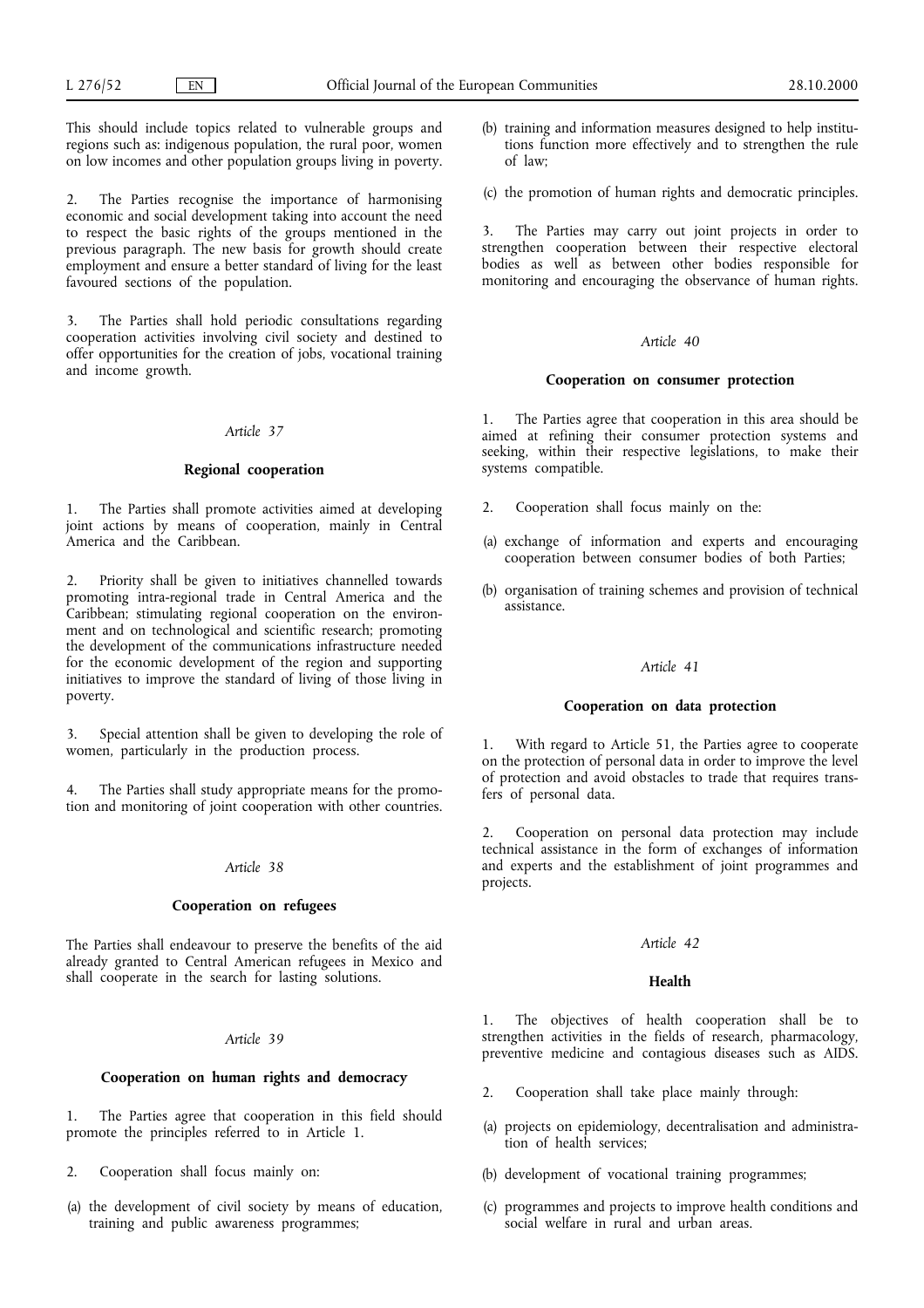# *Article 43*

### **Future developments clause**

1. The Parties may by mutual consent expand this Title with a view to enhancing the levels of cooperation and supplementing them by means of agreements on specific sectors or activities.

2. With regard to the implementation of this Title, the Parties may put forward suggestions for widening the scope of mutual cooperation, taking into account the experience gained in its application.

### *Article 44*

### **Resources for cooperation**

1. The Parties shall make available the appropriate resources, including financial means, insofar as their respective resources and regulations allow, in order to fulfil the cooperation objectives set out in this Agreement.

2. The Parties shall encourage the European Investment Bank to continue its operations in Mexico, in accordance with its procedures and financing criteria.

#### TITLE VII

### **INSTITUTIONAL FRAMEWORK**

#### *Article 45*

### **Joint Council**

A Joint Council is hereby established which shall supervise the implementation of this Agreement. It shall meet at ministerial level, at regular intervals, and when circumstances require. It shall examine any major issues arising within the framework of this Agreement and any other bilateral or international issues of mutual interest.

#### *Article 46*

1. The Joint Council shall consist of the Members of the Council of the European Union and Members of the European Commission on the one hand, and Members of the Government of Mexico, on the other.

2. Members of the Joint Council may arrange to be represented, in accordance with the conditions laid down in its rules of procedure.

3. The Joint Council shall establish its own rules of procedure.

4. The Joint Council shall be presided in turn by a Member of the Council of the European Union and a Member of the Government of Mexico, in accordance with the provisions to be laid down in its rules of procedure.

#### *Article 47*

The Joint Council shall, for the purpose of attaining the objectives of this Agreement, have the power to take decisions in the cases provided for herein. The decisions taken shall be binding on the Parties which shall take the measures necessary to implement them. The Joint Council may also make appropriate recommendations.

It shall draw up the decisions and recommendations by agreement between the two Parties.

#### *Article 48*

#### **Joint Committee**

1. The Joint Council shall be assisted in the performance of its duties by a Joint Committee composed of representatives of the members of the Council of the European Union and of the European Commission, on the one hand, and of representatives of the Government of Mexico on the other, normally at senior civil servant level.

In its rules of procedure the Joint Council shall determine the duties of the Joint Committee, which shall include the preparation of meetings of the Joint Council and how the Committee shall function.

2. The Joint Council may delegate to the Joint Committee any of its powers. In this event the Joint Committee shall take its decisions in accordance with the conditions laid down in Article 47.

3. The Joint Committee shall generally meet once a year, on a date and with an agenda agreed in advance by the Parties, in Brussels one year and Mexico the next. Special meetings may be convened by mutual agreement. The office of chairman of the Joint Committee shall be held alternately by a representative of each of the Parties.

### *Article 49*

#### **Other special committees**

The Joint Council may decide to set up any other special committee or body to assist it in the performance of its duties.

In its rules of procedure, the Joint Council shall determine the composition and duties of such committees or bodies and how they shall function.

#### *Article 50*

#### **Dispute settlement**

The Joint Council shall decide on the establishment of a specific trade or trade related dispute settlement procedure compatible with the relevant WTO provisions in this field.

#### TITLE VIII

### **FINAL PROVISIONS**

#### *Article 51*

#### **Data protection**

1. The Parties agree to accord a high level of protection to the processing of personal and other data, in accordance with the standards adopted by the relevant international organisations and the Community.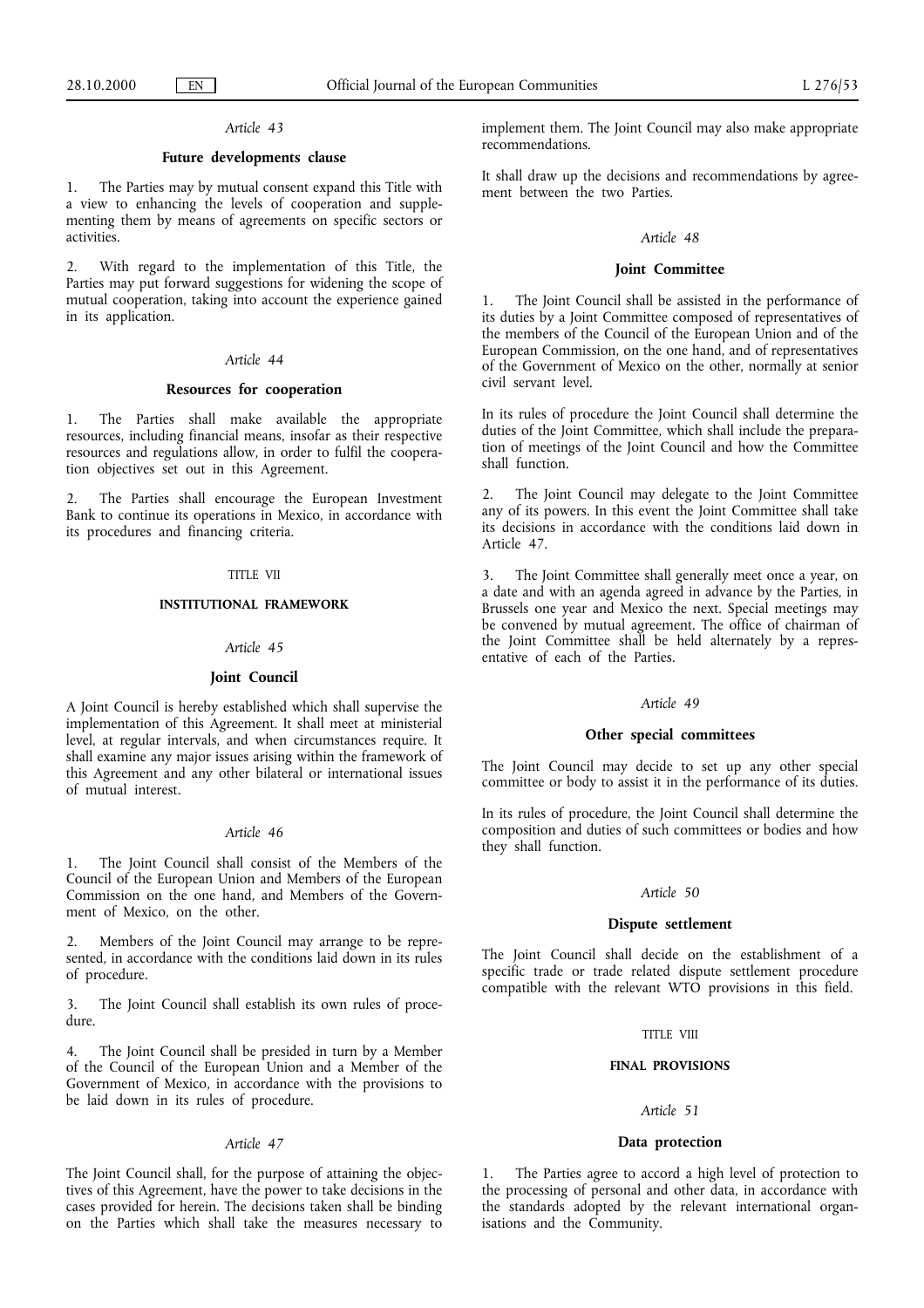2. To this end they shall take account of the standards referred to in the Annex which shall form an integral part of this Agreement.

### *Article 52*

### **National security clause**

No provision of this Agreement shall preclude a Party taking measures:

- (a) which it considers necessary to prevent disclosures of information which are contrary to the essential interests of its security;
- (b) relating to the production of, or trade in, arms, munitions or war material or to research, development or production necessary to guarantee its defence, provided these measures do not adversely affect the conditions of competition regarding products which are not intended for specifically military purposes;
- (c) which it considers essential to its security in the event of serious domestic disturbances liable to jeopardise public order, of war or serious international tensions that might erupt into armed conflict or to fulfil obligations it has entered into for the maintenance of peace and international security.

### *Article 53*

The Final Act contains the Joint and Unilateral Declarations made at the signature of this Agreement.

#### *Article 54*

1. Should Most Favoured Nation treatment be granted in accordance with the provisions of this Agreement, or any arrangements adopted under this Agreement, it shall not apply to tax advantages which the Member States or Mexico are providing or may provide in the future on the basis of agreements to avoid double taxation or other tax arrangements, or domestic fiscal legislation.

2. Nothing in this Agreement, or in any arrangements adopted under this Agreement, may be construed to prevent the adoption or enforcement by the Member States or Mexico of any measure aimed at preventing the avoidance or evasion of taxes pursuant to the tax provisions of agreements to avoid double taxation or other tax arrangements, or domestic fiscal legislation.

3. Nothing in this Agreement, or in any arrangements adopted under this Agreement, shall be construed to prevent Member States or Mexico from distinguishing, in the application of the relevant provisions of their fiscal legislation, between taxpayers who are not in the same situation, in particular with regard to their place of residence, or with regard to the place where their capital is invested.

### *Article 55*

#### **Definition of the Parties**

For the purposes of this Agreement, 'the Parties' shall mean, on the one hand, the Community or its Member States or the Community and its Member States, in accordance with their

respective areas of competence, as derived from the Treaty establishing the European Community and, on the other hand, Mexico.

### *Article 56*

### **Territorial application**

This Agreement shall apply to the territory in which the Treaty establishing the European Community is applied under the conditions laid down in that Treaty, on the one hand, and to the territory of the United Mexican States, on the other.

#### *Article 57*

### **Duration**

1. This Agreement shall be valid for an indefinite period.

2. Either Party may denounce this Agreement by notifying the other Party. This Agreement shall cease to apply six months after the date of such notification.

#### *Article 58*

#### **Fulfilment of obligations**

1. The Parties shall adopt any general or specific measure required for them to fulfil their obligations under this Agreement and shall ensure that they comply with the objectives laid down in the Agreement.

If either Party considers that the other Party has failed to fulfil an obligation under this Agreement, it may take appropriate measures. Before doing so, except in cases of special urgency, it must supply the Joint Council with all the relevant information required for a thorough examination of the situation, within 30 days, with a view to seeking a solution acceptable to the Parties.

In this selection of measures, priority must be given to those measures which least disturb the functioning of this Agreement. These measures shall be notified immediately to the Joint Council and shall be the subject of consultations in that Council, if the other Party so requests.

The Parties agree that the term 'cases of special urgency' in paragraph 1 of this Article means a case of material breach of the Agreement by one of the Parties. A material breach of the Agreement consists of:

- (a) repudiation of the Agreement not sanctioned by the general rules of international law;
- (b) breach of the essential elements of the Agreement referred to in Article 1.

3. The Parties agree that the 'appropriate measures' referred to in this Article are measures taken in accordance with international law. If a Party takes a measure in a case of special urgency as provided for under this Article, the other Party may ask that an urgent meeting be called to bring the Parties together within 15 days.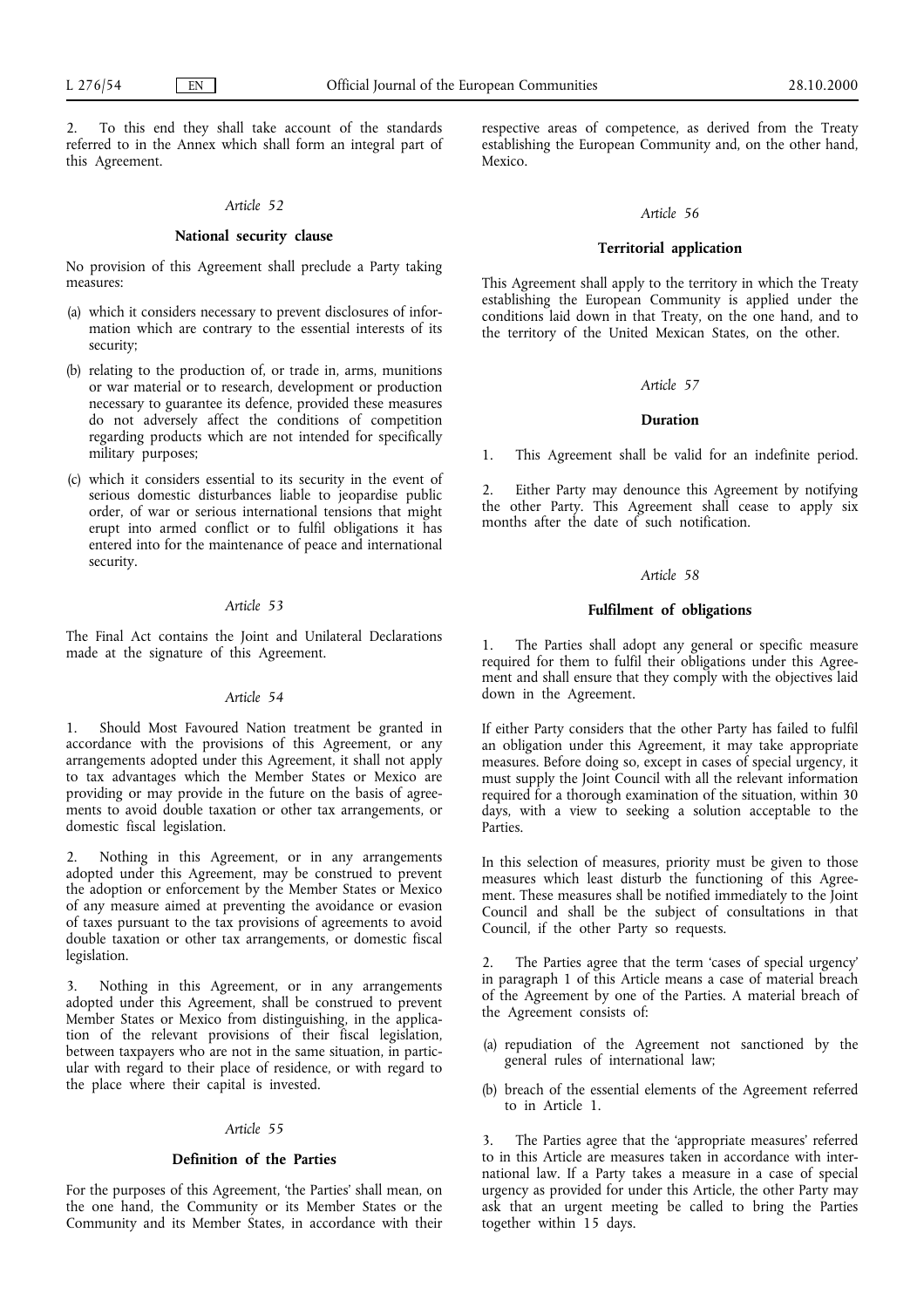### *Article 59*

### **Authentic text**

This Agreement is drawn up in duplicate in the Danish, Dutch, English, Finnish, French, German, Greek, Italian, Portuguese, Spanish and Swedish languages, each of these texts being equally authentic.

#### *Article 60*

#### **Entry into force**

1. This Agreement shall be approved by the Parties in accordance with their own procedures.

2. This Agreement shall enter into force on the first day of the month following the date on which the Parties notify each other of the completion of the procedures necessary for this purpose.

The application of Titles II and VI shall be suspended until the adoption by the Joint Council of the decisions provided in Articles 5, 6, 9, 10, 11 and 12.

3. Notification shall be sent to the Secretary-General of the Council of the European Union who shall be the depositary for the Agreement.

4. This Agreement shall replace the Framework Agreement for Cooperation between the European Community and Mexico signed on 26 April 1991 upon the date on which Titles II and VI become applicable, as provided for in paragraph 2.

5. Upon entry into force of the Agreement, any decisions adopted by the Joint Council established by the Interim Agreement on trade and trade related matters between the European Community and Mexico, signed on 8 December 1997, shall be deemed to have been adopted by the Joint Council established by Article 45.

Hecho en Bruselas, el ocho de diciembre de mil novecientos noventa y siete.

Udfærdiget i Bruxelles den ottende december nitten hundrede og syvoghalvfems.

Geschehen zu Brüssel am achten Dezember neunzehnhundertsiebenundneunzig.

Έγινε στις Βρυξέλλες, στις οκτώ ∆εκεµβρίου χίλια εννιακόσια ενενήντα επτά.

Done at Brussels on the eighth day of December in the year one thousand nine hundred and ninety-seven.

Fait à Bruxelles, le huit décembre mil neuf cent quatre-vingt-dix-sept.

Fatto a Bruxelles, addì otto dicembre millenovecentonovantasette.

Gedaan te Brussel, de achtste december negentienhonderd zevenennegentig.

Feito em Bruxelas, em oito de Dezembro de mil novecentos e noventa e sete.

Tehty Brysselissä kahdeksantena päivänä joulukuuta vuonna tuhatyhdeksänsataayhdeksänkymmentäseitsemän.

Som skedde i Bryssel den åttonde december nittonhundranittiosju.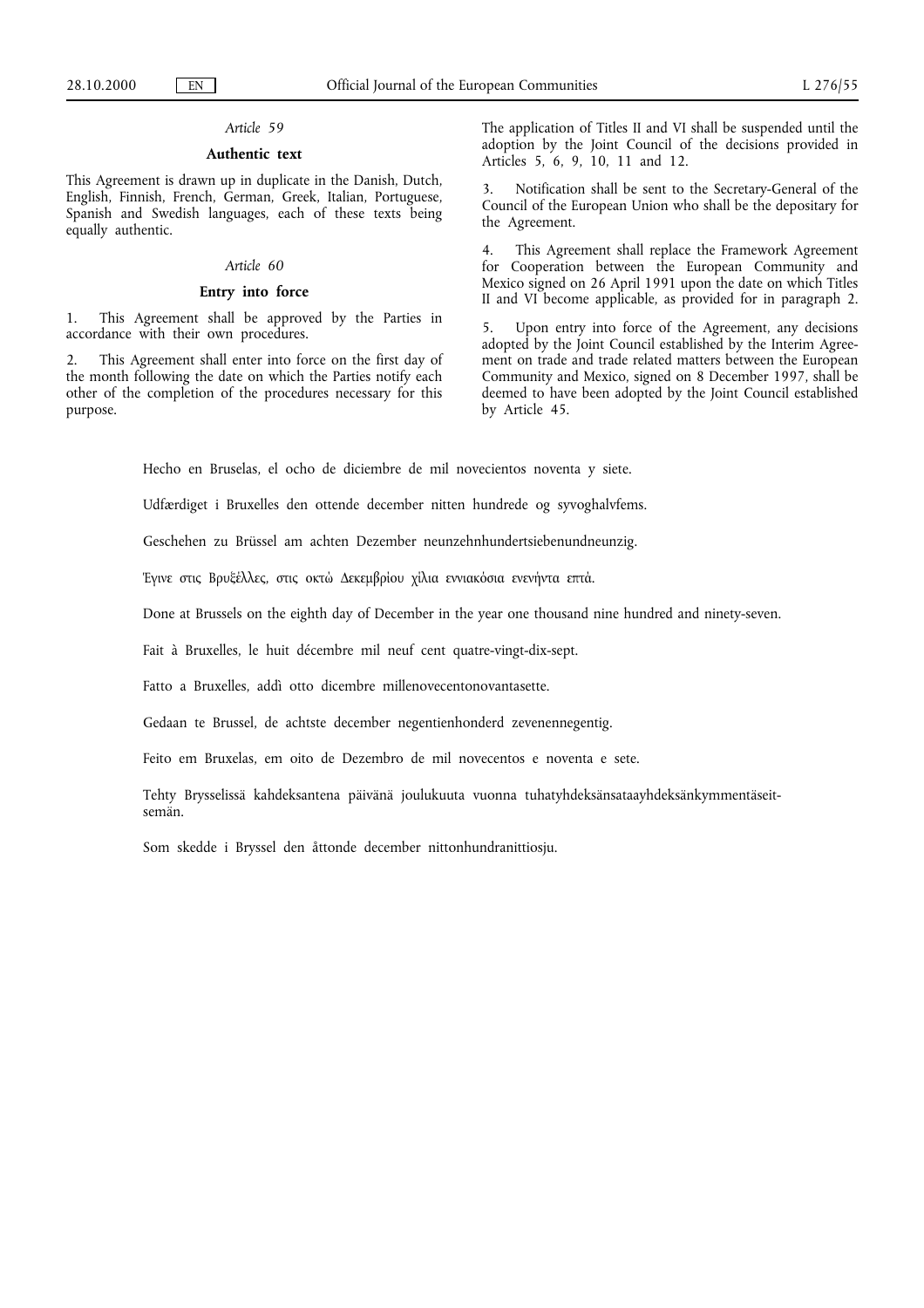Pour le Royaume de Belgique Voor het Koninkrijk België Für das Königreich Belgien

Cette signature engage également la Communauté française, la Communauté flamande, la Communauté germanophone, la Région wallone, la Région flamande et la Région de Bruxelles-Capitale.

Deze handtekening verbindt eveneens de Vlaamse Gemeenschap, de Franse Gemeenschap, de Duitstalige Gemeenschap, het Vlaamse Gewest, het Waalse Gewest en het Brusselse Hoofdstelijke Gewest.

Diese Unterschrift verbindet zugleich die Deutschsprachige Gemeinschaft, die Flämische Gemeinschaft, die Französische Gemeinschaft, die Wallonische Region, die Flämische Region und die Region Brüssel-Hauptstadt.

For Kongeriget Danmark

than

Für die Bundesrepublik Deutschland

 $\mathbf{I}$ 

Για την Ελληνική ∆ηµοκρατία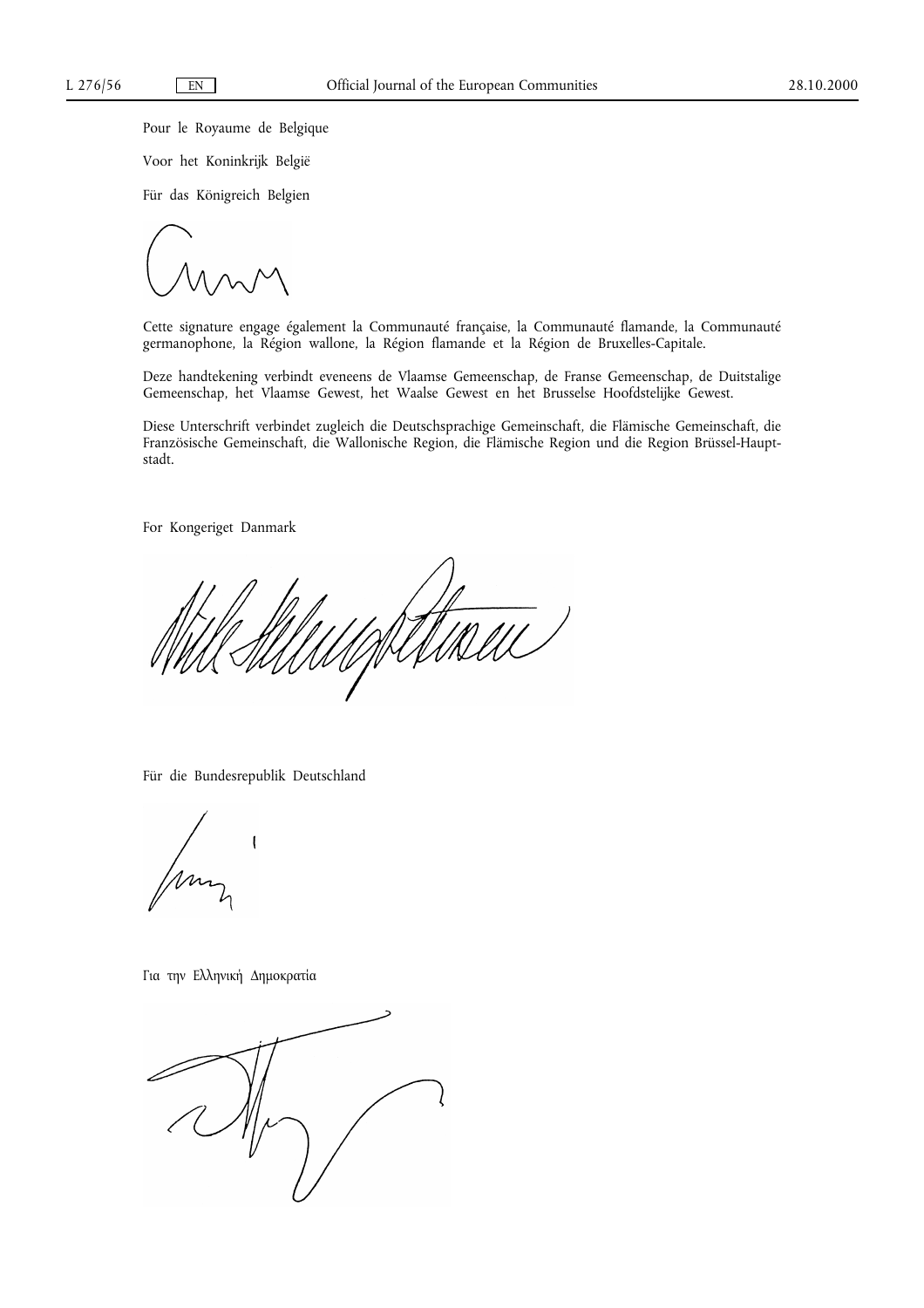Por el Reino de España



# Pour la République française

 $\leq$  $\sqrt{\frac{1}{4}}$ 

Thar ceann na hÉireann For Ireland

Z

Per la Repubblica italiana

Mici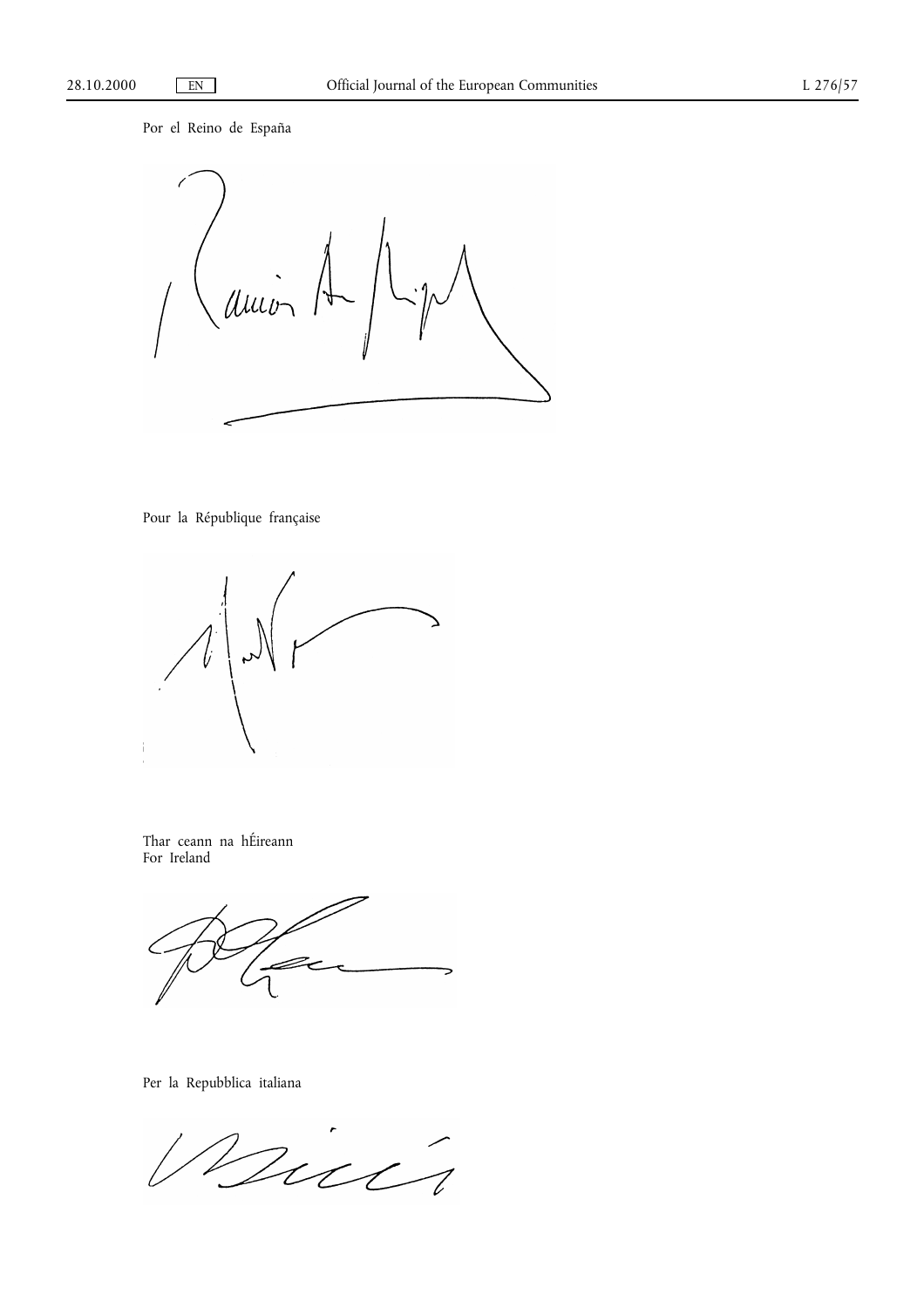Pour le Grand-Duché de Luxembourg



Voor het Koninkrijk der Nederlanden

Für die Republik Österreich

Loly Elsnis

Pela República Portuguesa

 $rac{1}{\sqrt{2\cdot\frac{1}{2}}\cdot\frac{1}{2}}$ Cane

Suomen tasavallan puolesta För Republiken Finland

Tarja Halomen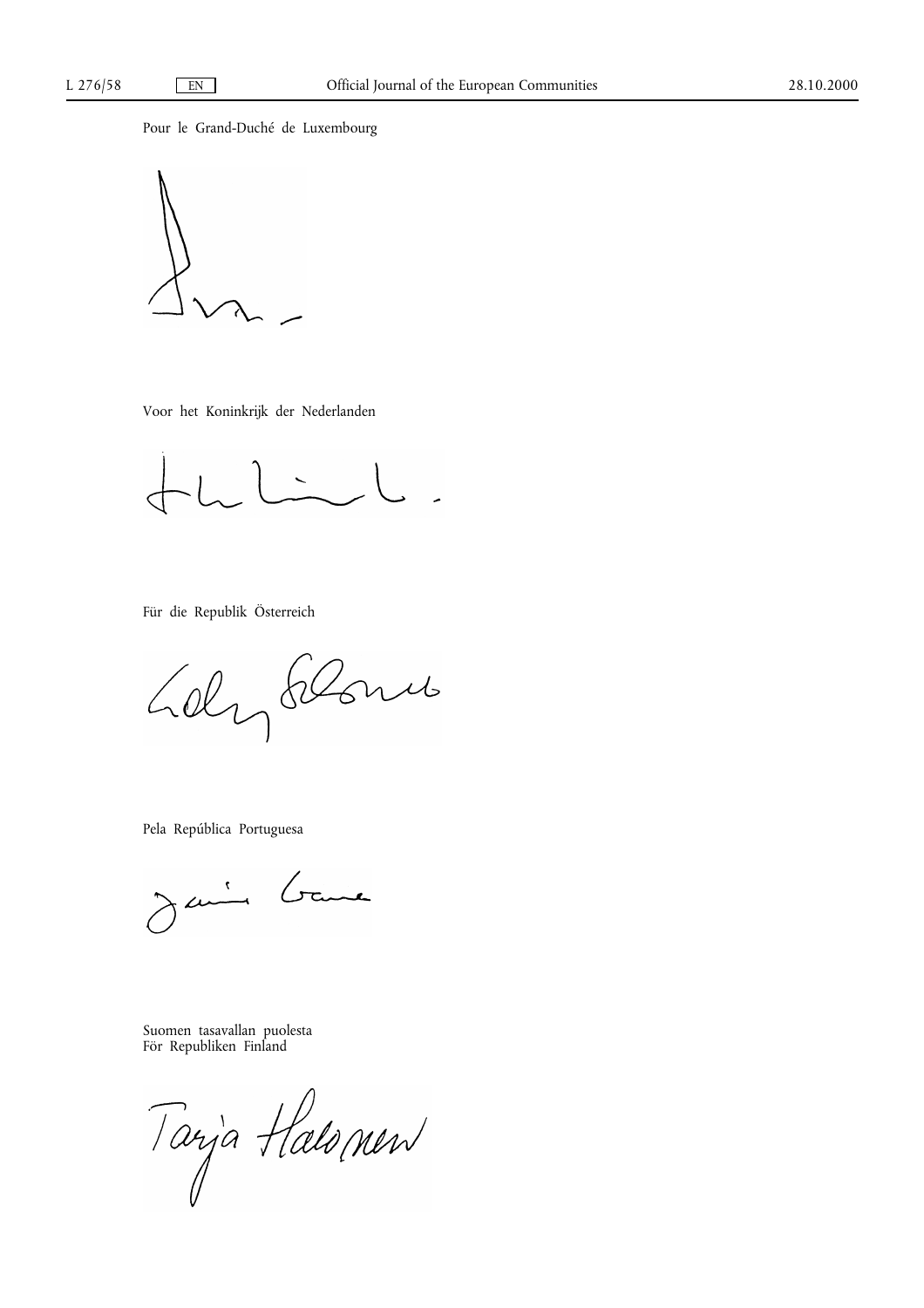För Konungariket Sverige

Leur Mide War

For the United Kingdom of Great Britain and Northern Ireland

 $\frac{1}{2}$ 

Por la Comunidad Europea For Det Europæiske Fællesskab Für die Europäische Gemeinschaft Για την Ευρωπαϊκή Κοινότητα For the European Community Pour la Communauté européenne Per la Comunità europea Voor de Europese Gemeenschap Pela Comunidade Europeia Euroopan yhteisön puolesta För Europeiska gemenskapen

Mumm (mummy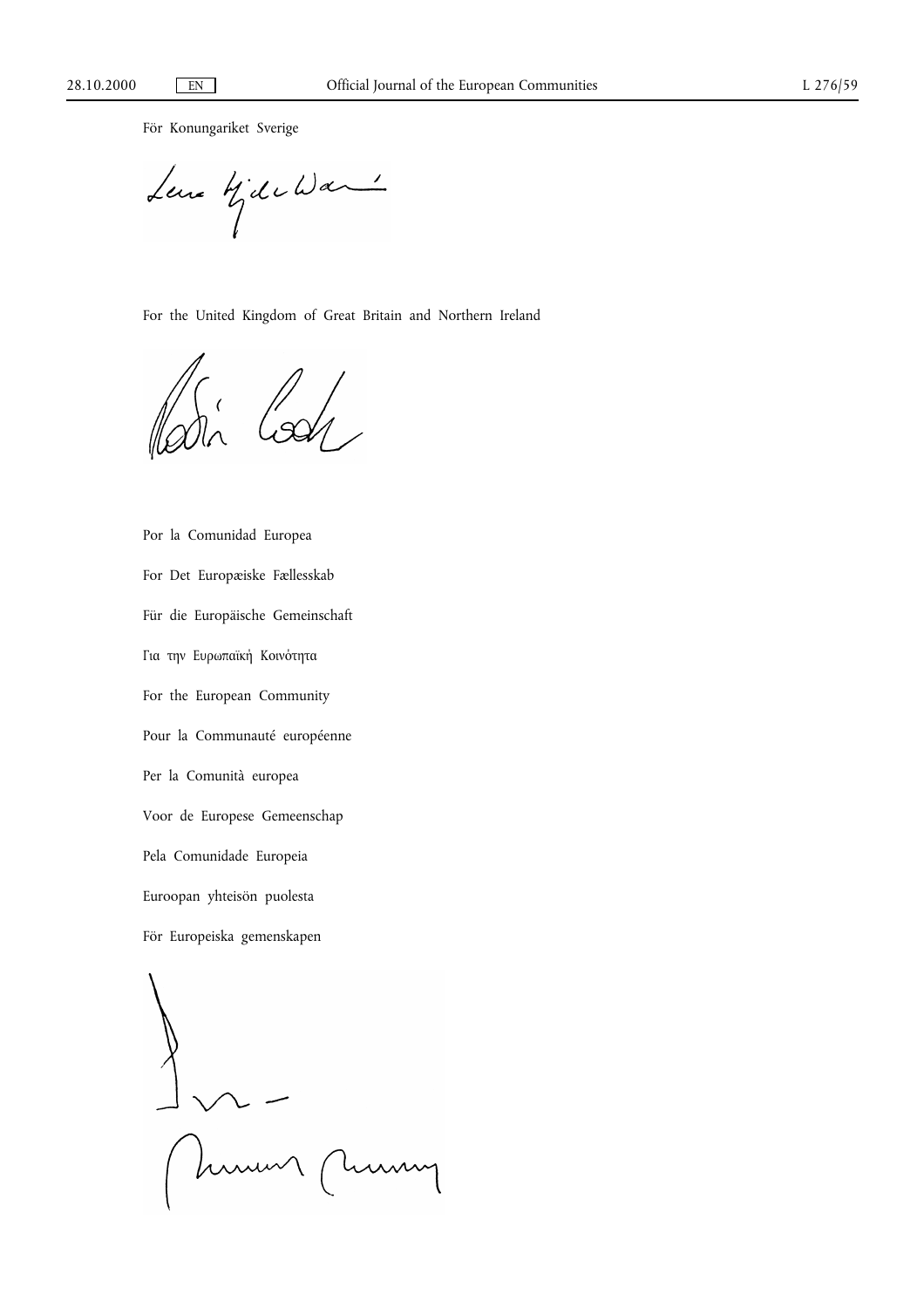Por los Estados Unidos Mexicanos

 $\overline{\phantom{a}}$ j.  $\overline{1}$  $\overline{\phantom{a}}$ ∠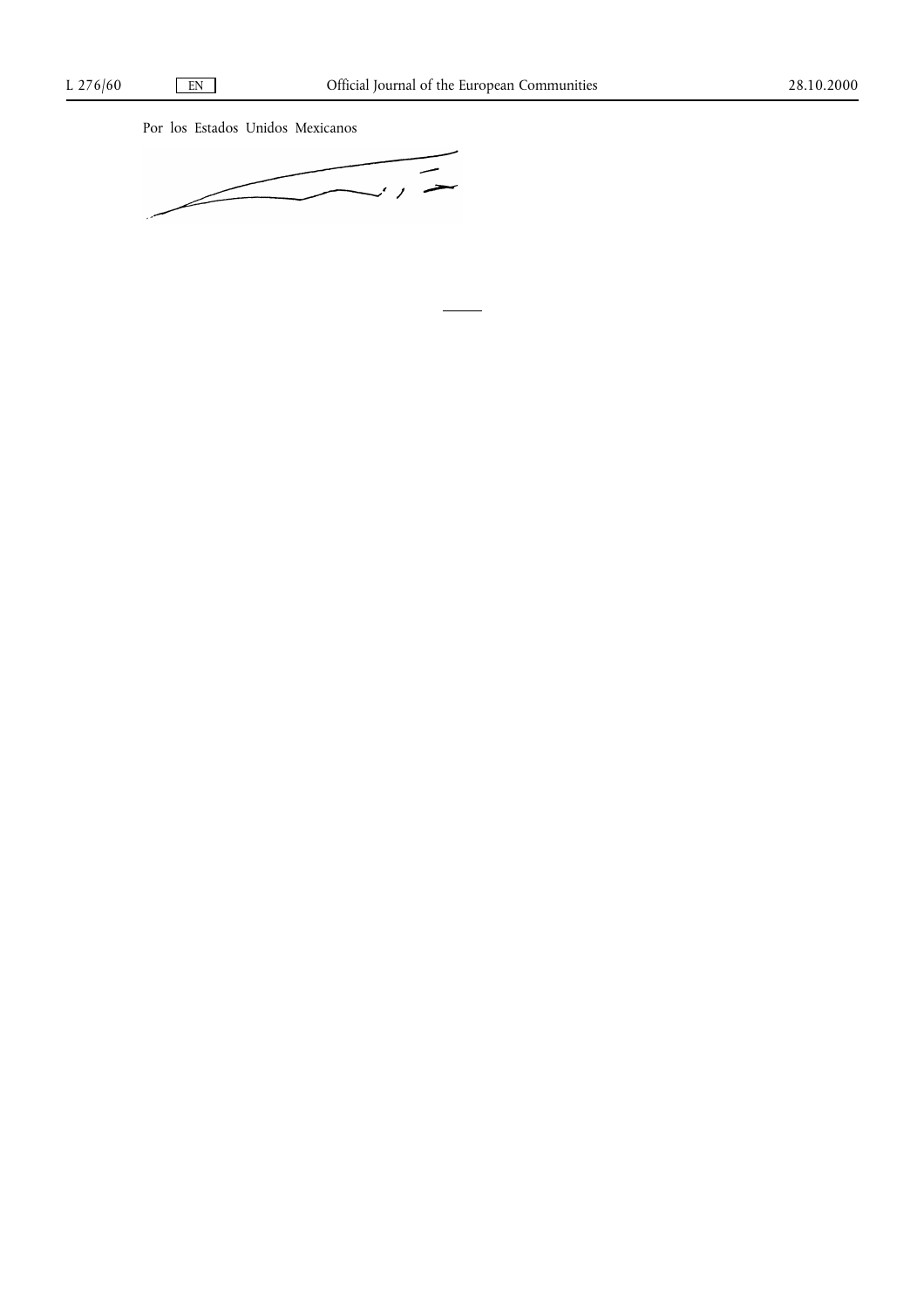# *ANNEX*

# **PROTECTION OF PERSONAL DATA REFERRED TO IN ARTICLE 51**

- Guidelines for the regulation of computerised personal data files, modified by the General Assembly of the United Nations on 20 November 1990.
- Recommendation of the OECD Council concerning guidelines governing the protection of privacy and transborder flows of personal data of 23 September 1980.
- Council of Europe Convention for the protection of individuals with regard to automatic processing of personal data of 28 January 1981.
- Directive 95/46/EC of the European Parliament and of the Council of 24 October 1995 on the protection of individuals with regard to the processing of personal data and on the free movement of such data.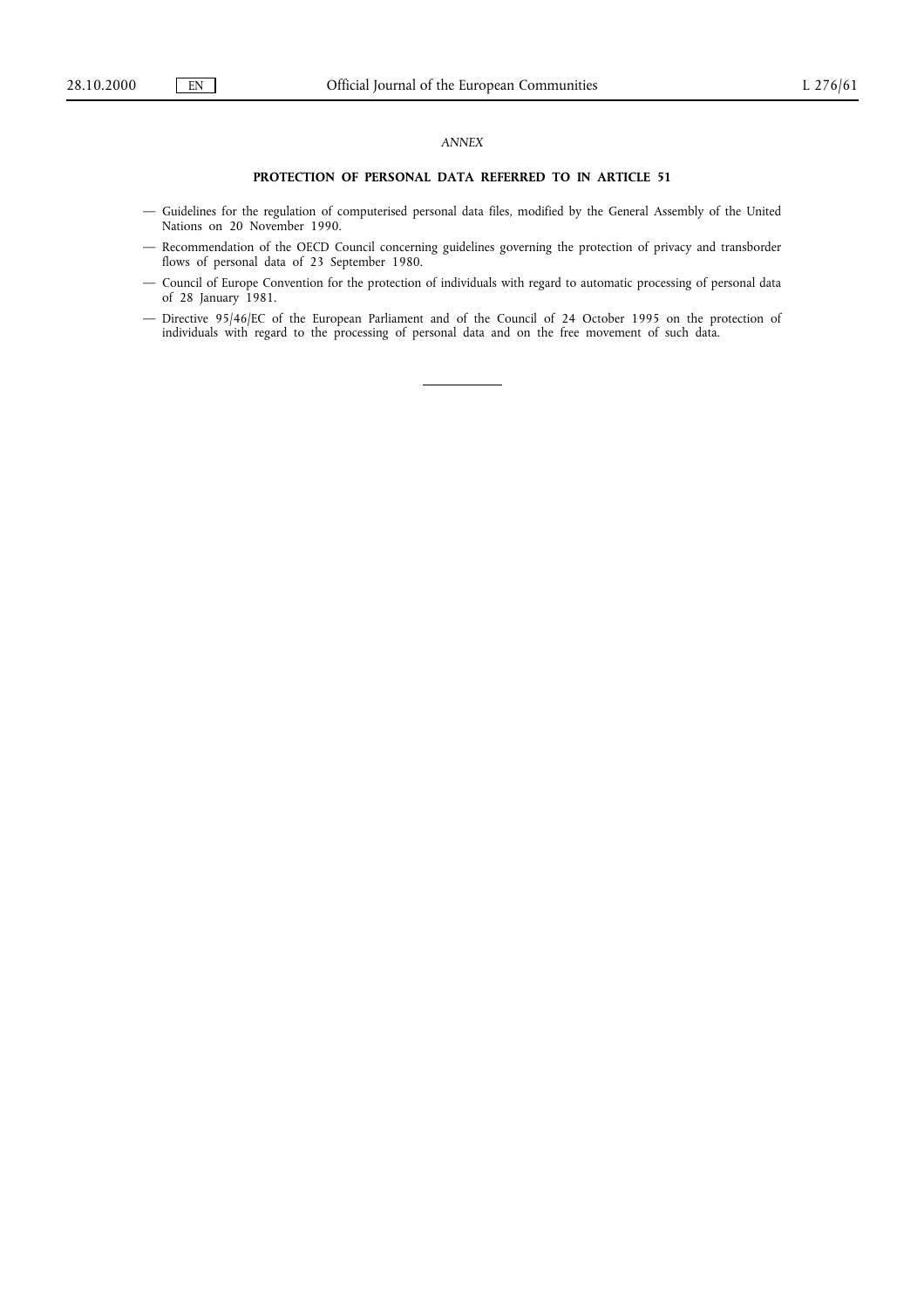# **FINAL ACT**

The plenipotentiaries of the Member States and of the Community and the plenipotentiaries of the United Mexican States hereby adopt the following Final Act, with regard to the:

- 1. Economic Partnership, Political Coordination and Cooperation Agreement between the European Community and its Member States, of the one part, and the United Mexican States, of the other part,
- 2. Interim Agreement on trade and trade-related matters between the European Community, of the one part, and the United Mexican States, of the other part, and
- 3. Joint Declaration between the European Community and its Member States and the United Mexican States.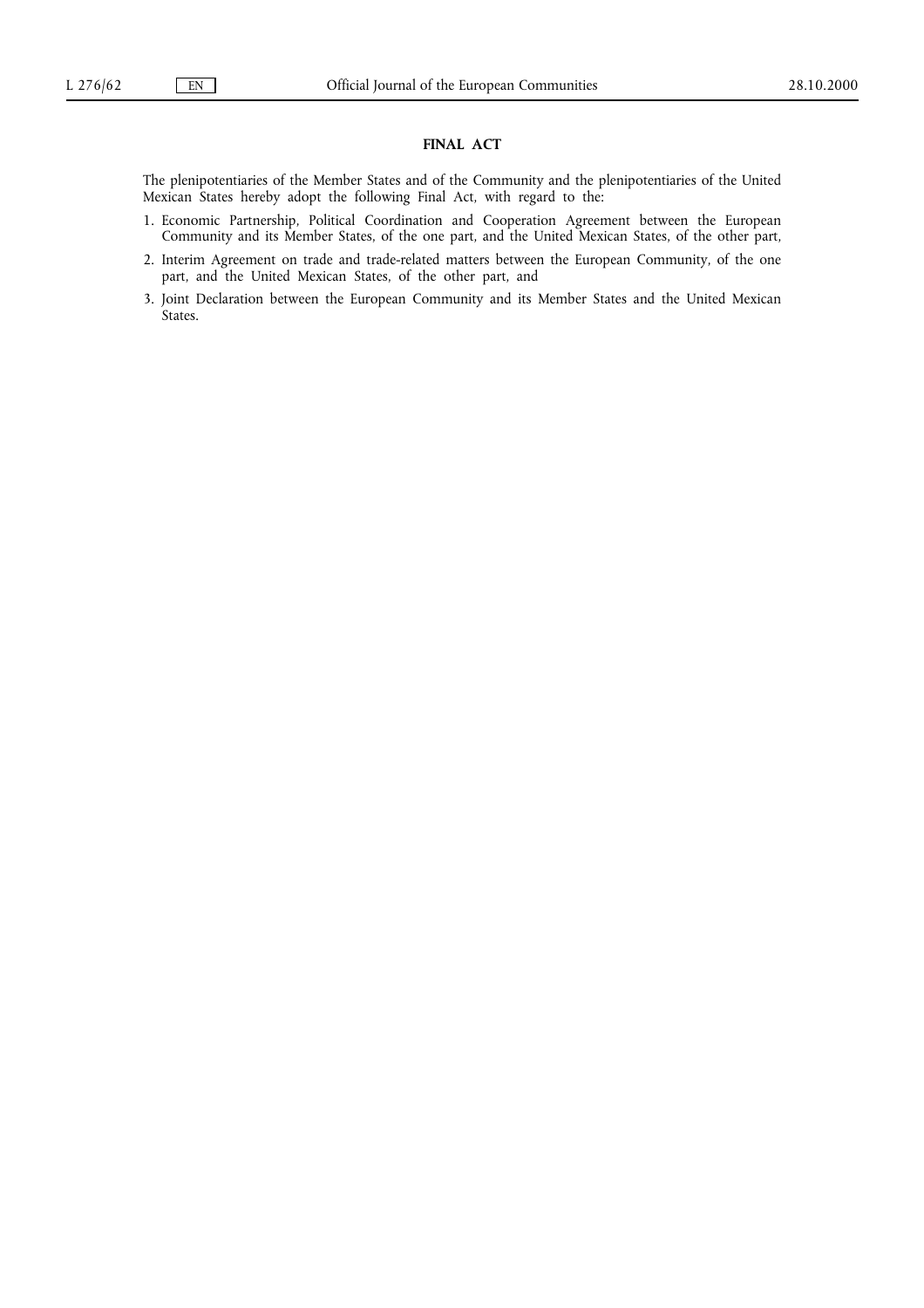**(1)**

The plenipotentiaries of:

THE KINGDOM OF BELGIUM,

- THE KINGDOM OF DENMARK,
- THE FEDERAL REPUBLIC OF GERMANY,

THE HELLENIC REPUBLIC,

THE KINGDOM OF SPAIN,

THE FRENCH REPUBLIC,

IRELAND,

- THE ITALIAN REPUBLIC,
- THE GRAND DUCHY OF LUXEMBOURG,
- THE KINGDOM OF THE NETHERLANDS,
- THE REPUBLIC OF AUSTRIA,
- THE PORTUGUESE REPUBLIC,
- THE REPUBLIC OF FINLAND,
- THE KINGDOM OF SWEDEN,
- THE UNITED KINGDOM OF GREAT BRITAIN AND NORTHERN IRELAND,
- Contracting Parties to the Treaty establishing the EUROPEAN COMMUNITY,
- hereinafter referred to as the 'Member States', and
- THE EUROPEAN COMMUNITY,
- hereinafter referred to as 'the Community',

of the one part, and

the plenipotentiaries of the UNITED MEXICAN STATES,

hereinafter referred to as 'Mexico',

of the other part,

meeting at Brussels on the eighth day of December in the year one thousand nine hundred and ninetyseven for the signature of the Economic Partnership, Political Coordination and Cooperation Agreement between the European Community and its Member States, of the one part, and the United Mexican States, of the other part, hereinafter referred to as the 'Agreement', have adopted the following texts:

— the Agreement and Annex thereto.

The plenipotentiaries of the Member States and of the Community and the plenipotentiaries of Mexico have adopted the texts of the Joint Declarations listed below and annexed to this Final Act:

Joint Declaration by the European Union and Mexico on Political Dialogue referred to in Article 3 of the Agreement,

- Joint Declaration on the Dialogue at Parliamentary level,
- Joint Interpretative Declaration relating to Article 4 of the Agreement,
- Joint Declaration relating to Article 24(3) of the Agreement,
- Joint Declaration relating to Article 35 of the Agreement.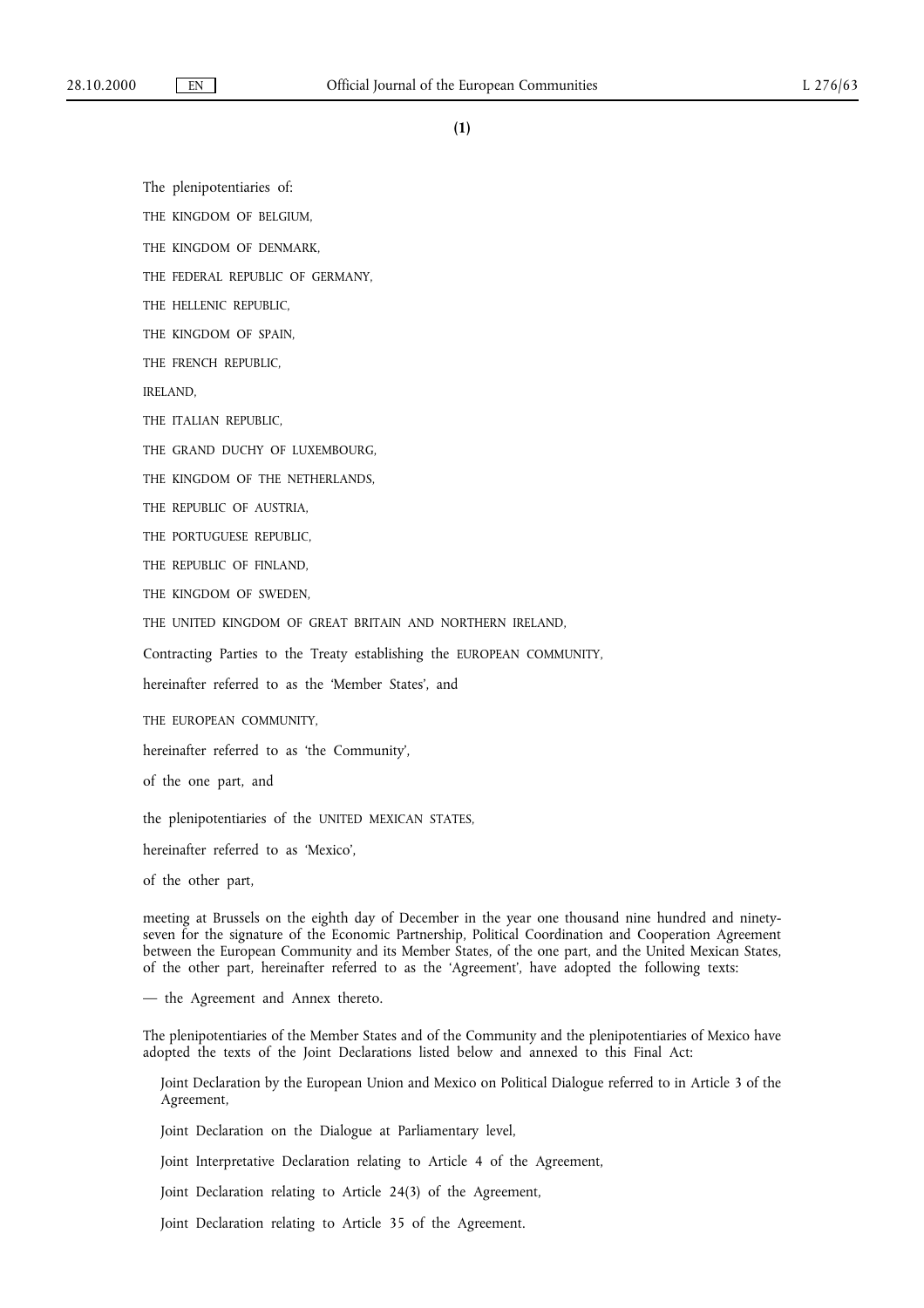The plenipotentiaries of Mexico have taken note of the Declarations of the European Community and/or its Member States mentioned below and annexed to this Final Act:

Declaration relating to Article 11 of the Agreement,

Declaration relating to Article 12 of the Agreement.

The plenipotentiaries of the Member States and of the Community have taken note of the Declaration of Mexico mentioned below and annexed to this Final Act:

Declaration on Title I of the Agreement.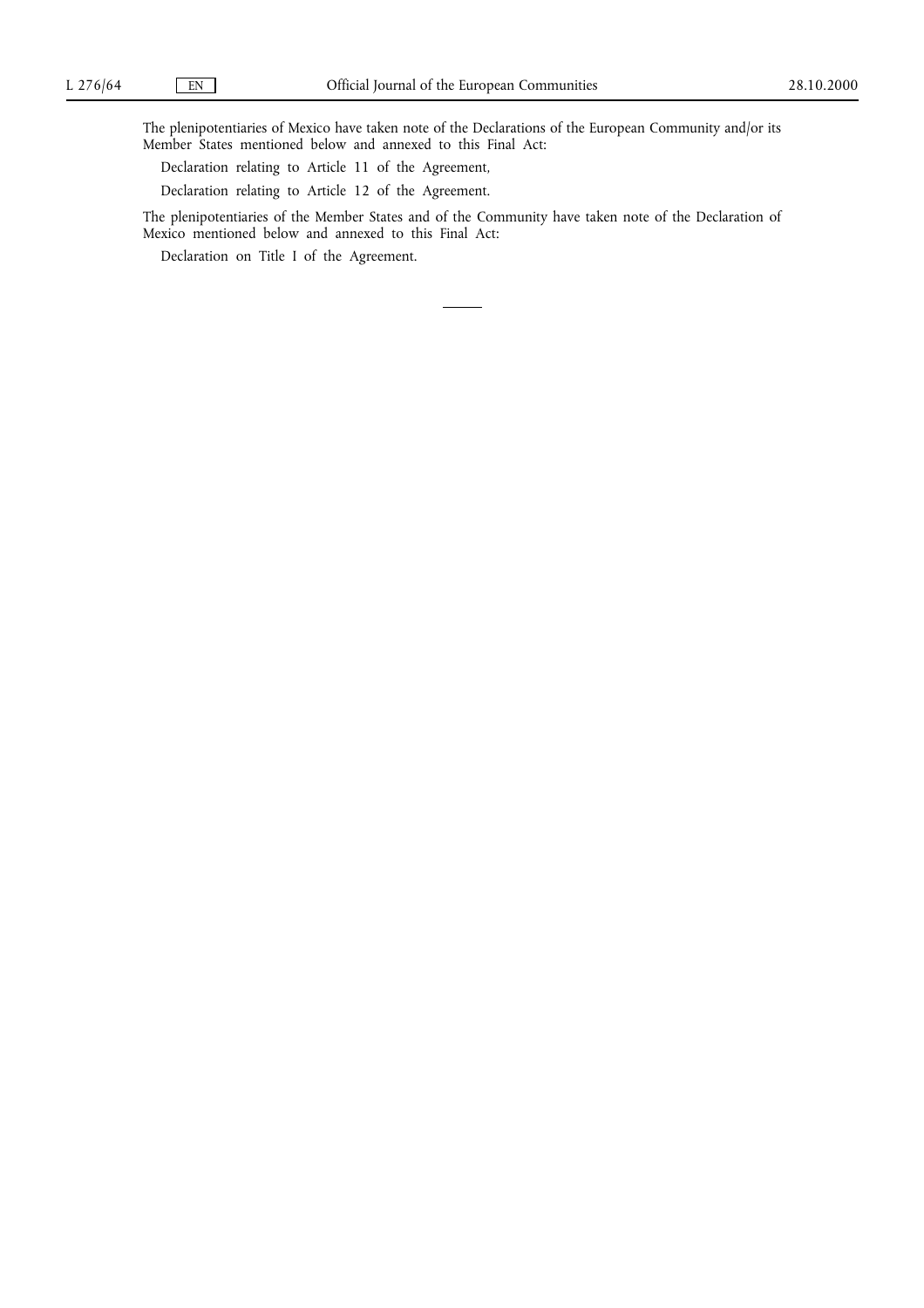### **JOINT DECLARATIONS**

#### Joint Declaration by the European Union and Mexico on political dialogue (Article 3)

#### 1. PREAMBLE

The European Union, of the one part, and Mexico, of the other part,

- conscious of their historical, political, economic and cultural ties, and of the bonds of friendship between their peoples,
- mindful of their desire to strengthen the political and economic freedoms which are fundamental to society in the Member States of the European Union and Mexico,
- reaffirming the value of human dignity and of the promotion and protection of human rights as cornerstones of a democratic society, as well as the essential role of democratic institutions based on the rule of law,
- desiring to strengthen international peace and security in accordance with the principles of the United Nations Charter,
- sharing an interest in regional integration as a means of enabling their citizens to achieve sustainable and harmonious development predicated upon the principles of social progress and solidarity between members,
- building upon the preferential relations established by the Framework Agreement for Cooperation signed between the Community and Mexico in 1991,
- recalling the principles set out in the Solemn Joint Declaration signed in Paris on 2 May 1995 by the Commission and the Council, of the one part, and Mexico, of the other part,

have decided to develop relations on a long-term basis.

2. OBJECTIVES

The European Union and Mexico consider that the establishment of greater political dialogue represents a fundamental aspect of their envisaged economic and political rapprochement and constitutes a decisive factor in promoting the principles set out in the preamble to this Declaration.

That dialogue shall be based on the Parties' shared attachment to democracy and respect for human rights as well as the desire to maintain peace and establish a just and stable international order, in accordance with the United Nations Charter.

Its aims shall be to forge lasting links of solidarity between the European Union and Mexico, contributing to the stability and prosperity of their respective regions, to strive to implement the process of regional integration and to promote a climate of understanding and tolerance between their peoples and cultures.

The dialogue shall cover all subjects of shared interest and shall aim to open up paths towards new forms of cooperation with shared objectives, including by means of joint international initiatives, particularly in the areas of peace, security and regional development.

### 3. DIALOGUE MECHANISMS

The Parties shall conduct such political dialogue by means of contacts, information exchanges and consultations between the various Mexican and European Union bodies, including the European Commission.

It shall be held, in particular:

- at presidential level,
- at ministerial level,
- at senior official level,
- and by using diplomatic channels to maximum advantage.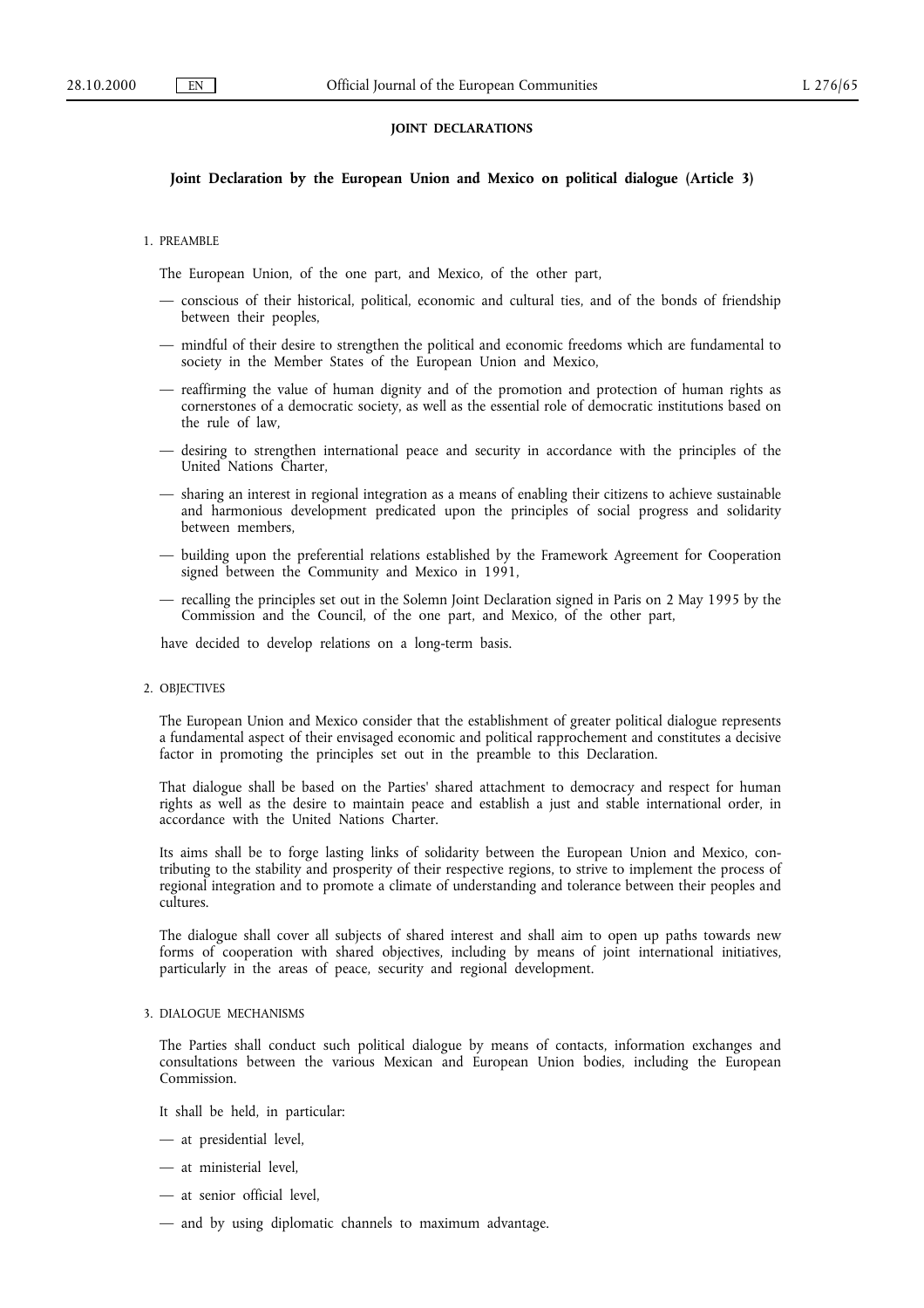Presidential meetings, the detailed arrangements for which shall be decided on by the Parties, shall take place regularly between the highest authorities of the Parties.

Meetings at ministerial level, the detailed arrangements for which shall be decided on by the Parties, shall take place regularly between the Ministers for Foreign Affairs.

### **Joint Declaration on the dialogue at parliamentary level**

The Parties underline the advisability of institutionalising a political dialogue at Parliamentary level by means of contacts between the European Parliament and the Mexican Congress (Chamber of Deputies and Senate).

# **Joint Interpretative Declaration relating to Article 4**

The commitments that result from Article 4 of this Agreement shall not take effect until the decision referred to in Article 5 is adopted, in conformity with Article 7 of this Agreement.

### **Joint Declaration relating to Article 24(3)**

The Parties confirm their multilateral obligations on maritime transport services undertaken as members of the WTO, taking also into account their respective obligations under the OECD Code of Liberalisation of Current Invisible Operations.

### **Joint Declaration relating to Article 35**

Both Parties agree to give their institutional support, in the multilateral field, to the adoption, entry into force and enforcement of the International Code of Conduct for Responsible Fishing.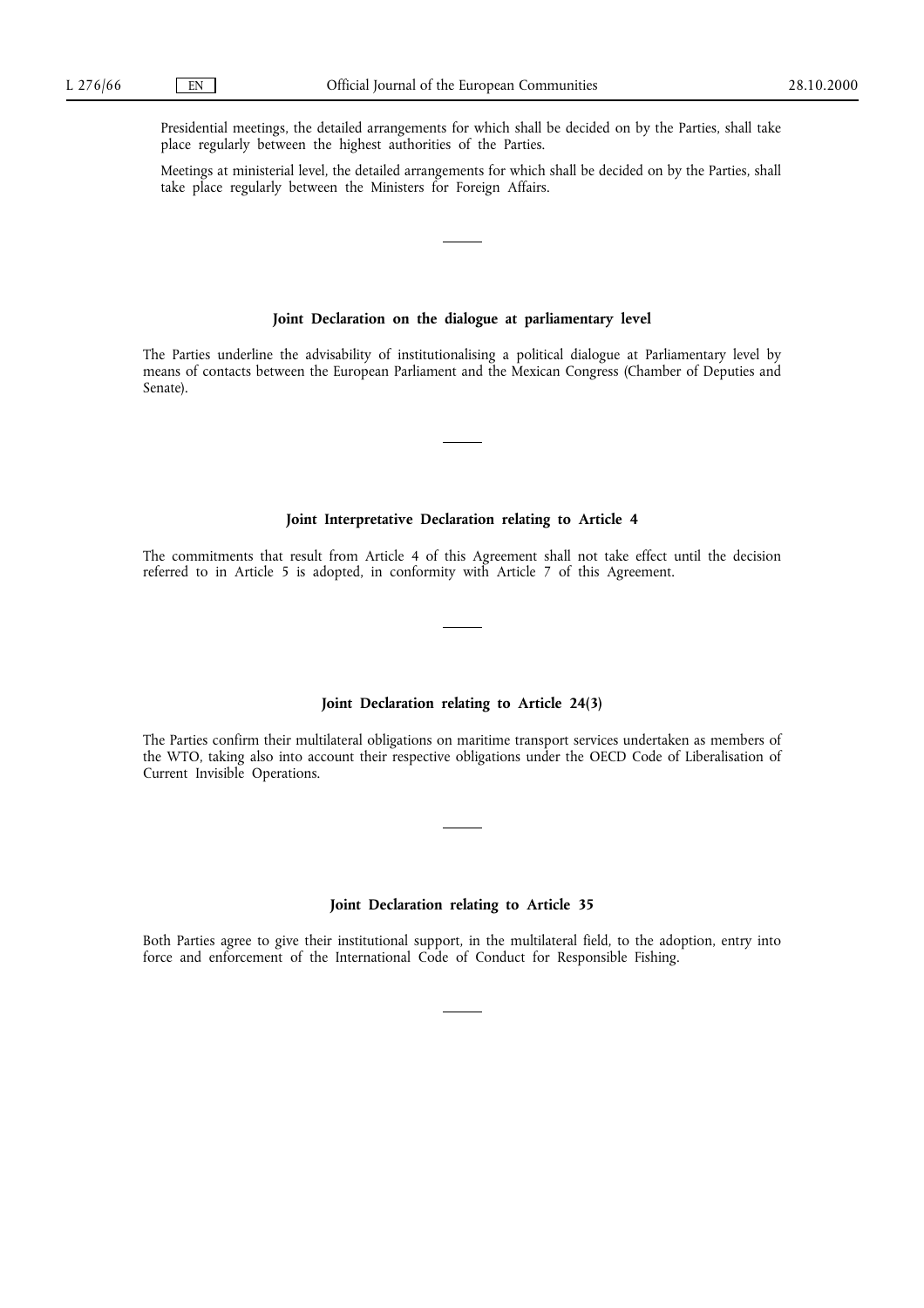# **UNILATERAL DECLARATIONS**

#### **Declaration by the Community relating to Article 11**

The Community declares that, until the adoption by the Joint Council of the implementing rules on fair competition referred to in Article 11(2) it shall assess any practice contrary to that Article on the basis of the criteria resulting from the rules contained in Articles 85, 86 and 92 of the Treaty establishing the European Community, and, for products covered by the Treaty establishing the European Coal and Steel Community, by those contained in Articles 65 and 66 of that Treaty and the Community rules on State aids, including secondary legislation.

### **Declaration by the Community andits Member States on the intellectual property conventions** referred to in Article 12

The Community and its Member States understand that the relevant multilateral conventions on intellectual property referred to in Article 12(2)(b) include at least the following:

- Bern Convention for the Protection of Literary and Artistic Works (Paris Act 1971, amended in 1979),
- International Convention for the Protection of Performers, Producers of Phonograms and Broadcasting Organisations (Rome 1961),
- Paris Convention for the protection of industrial property (Stockholm Act 1967 and amended in 1979),
- Patent Cooperation Treaty (Washington 1970, amended in 1979 and modified in 1984),
- Madrid Agreement concerning the International Registration of Marks (Stockholm Act 1967 and amended in 1979),
- Protocol to the Madrid Agreement concerning the international registration of marks (Madrid 1989),
- Nice Agreement concerning the International Classification of Goods and Services for the purposes of the Registration of Marks (Geneva 1977, amended in 1979),
- Budapest Treaty on the International Recognition of the deposit of Micro-organisms for the Purposes of Patent Procedure (1977, modified in 1980),
- International Convention for the protection of new varieties of plants (UPOV) (Geneva Act 1991),
- Trademark Law Treaty (Geneva 1994).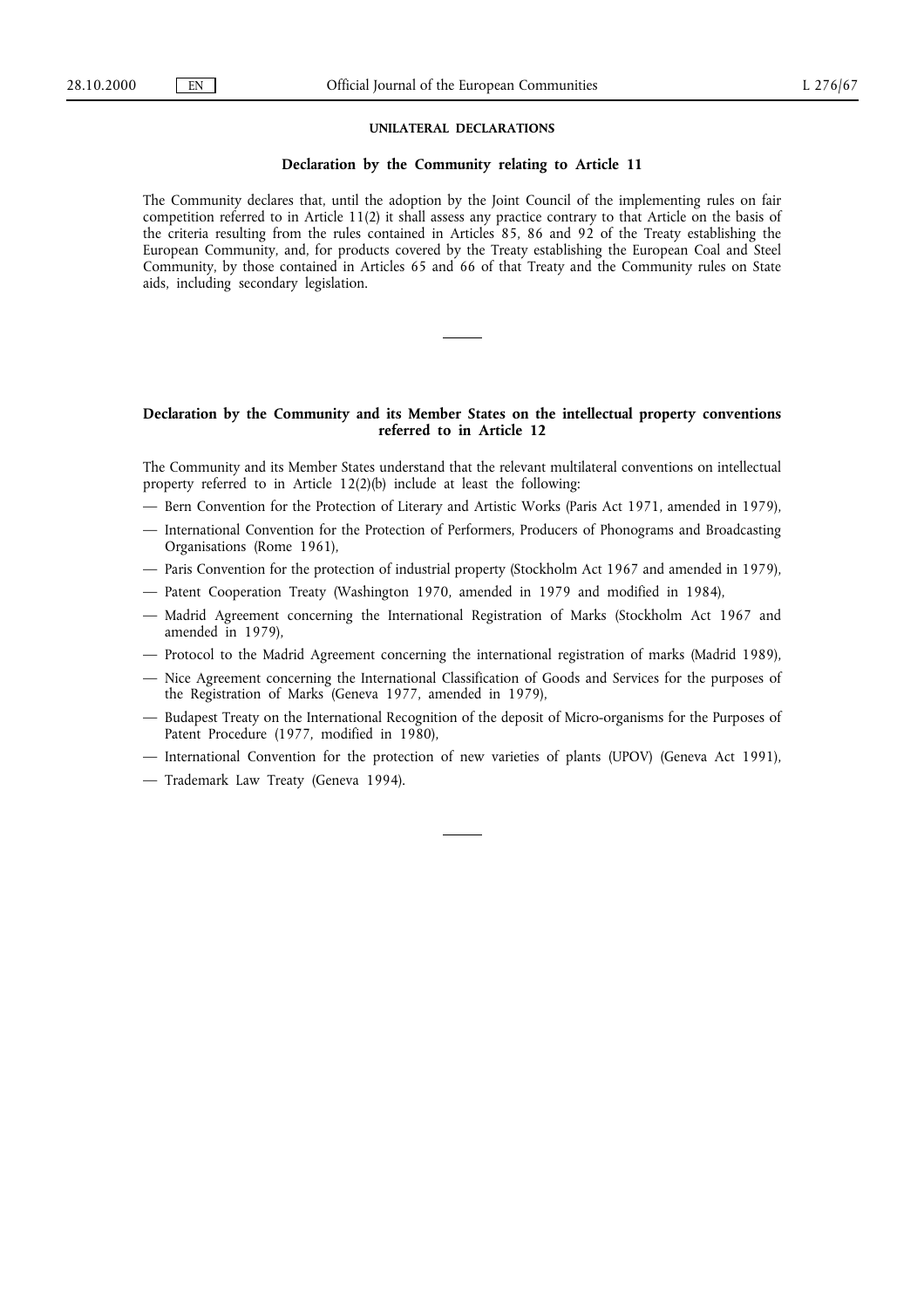# **Declaration by Mexico on Title I**

Mexico's foreign policy is founded on the principles enshrined in its Constitution:

Self-determination of nations

Non-intervention

Peaceful settlement of disputes

Prohibition of the threat or use of force in international relations

Legal equality of States

International cooperation for development

The struggle for international peace and international security.

Given its historical exprience and the supreme mandate of its political constitution, Mexico expresses its full conviction that only the full observance of international law is the foundation of peace and development. Mexico declares, likewise, that the principles of coexistence of the international community, as expressed in the United Nations Charter, the principles enunciated in the Universal Declaration of Human Rights and democratic principles, are the permanent guide of its constructive participation in international affairs and are the framework for its relationship with the Community and its Member States, governed by this Agreement, and for its relationship with any other country or group of countries.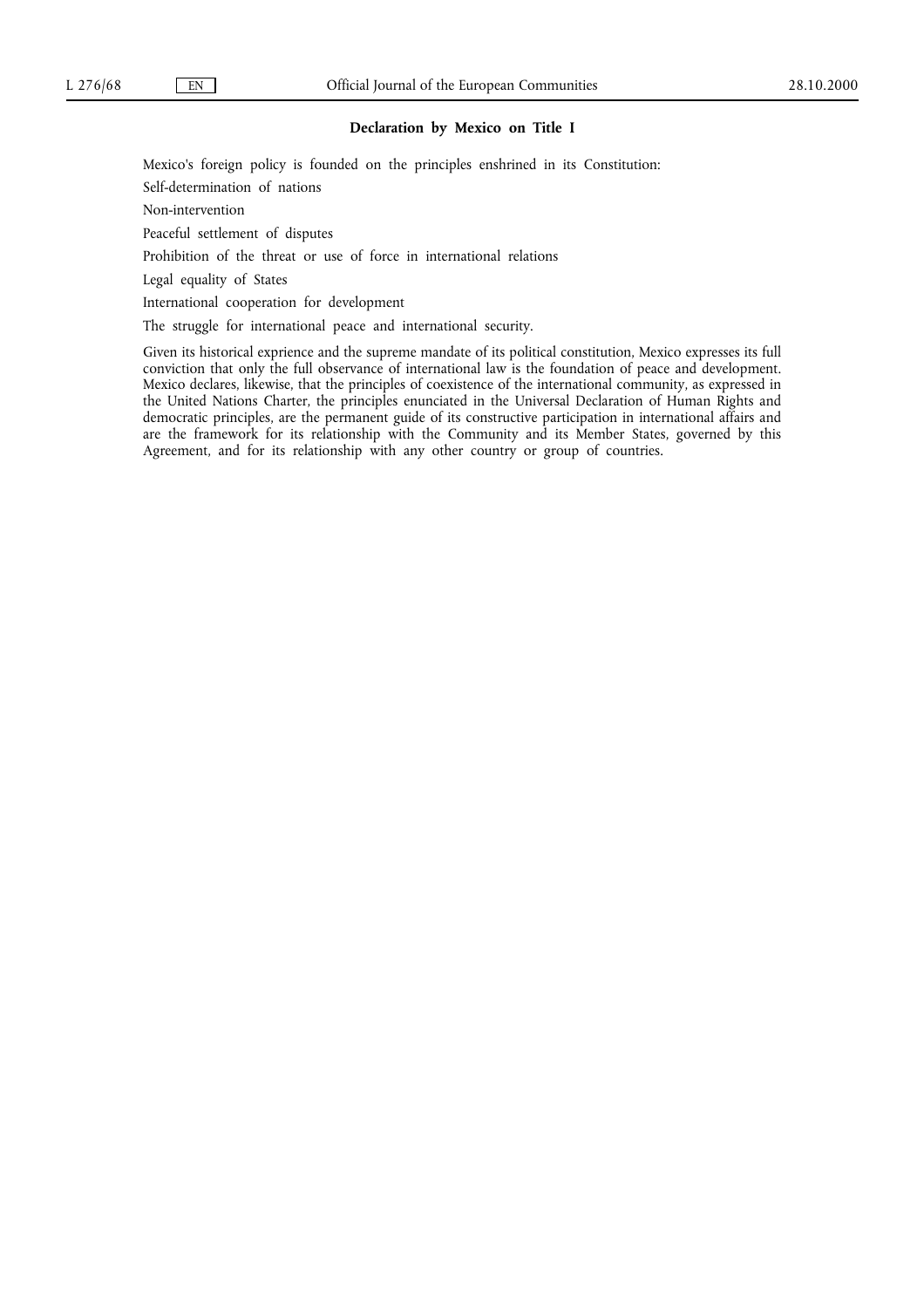Hecho en Bruselas, el ocho de diciembre de mil novecientos noventa y siete. Udfærdiget i Bruxelles den ottende december nitten hundrede og syvoghalvfems. Geschehen zu Brüssel am achten Dezember neunzehnhundertsiebenundneunzig. Έγινε στις Βρυξέλλες, στις οκτώ ∆εκεµβρίου χίλια εννιακόσια ενενήντα επτά. Done at Brussels on the eighth day of December in the year one thousand nine hundred and ninety-seven. Fait à Bruxelles, le huit décembre mil neuf cent quatre-vingt-dix-sept. Fatto a Bruxelles, addì otto dicembre millenovecentonovantasette. Gedaan te Brussel, de achtste december negentienhonderd zevenennegentig. Feito em Bruxelas, em oito de Dezembro de mil novecentos e noventa e sete. Tehty Brysselissä kahdeksantena päivänä joulukuuta vuonna tuhatyhdeksänsataayhdeksänkymmentäseitsemän.

Som skedde i Bryssel den åttonde december nittonhundranittiosju.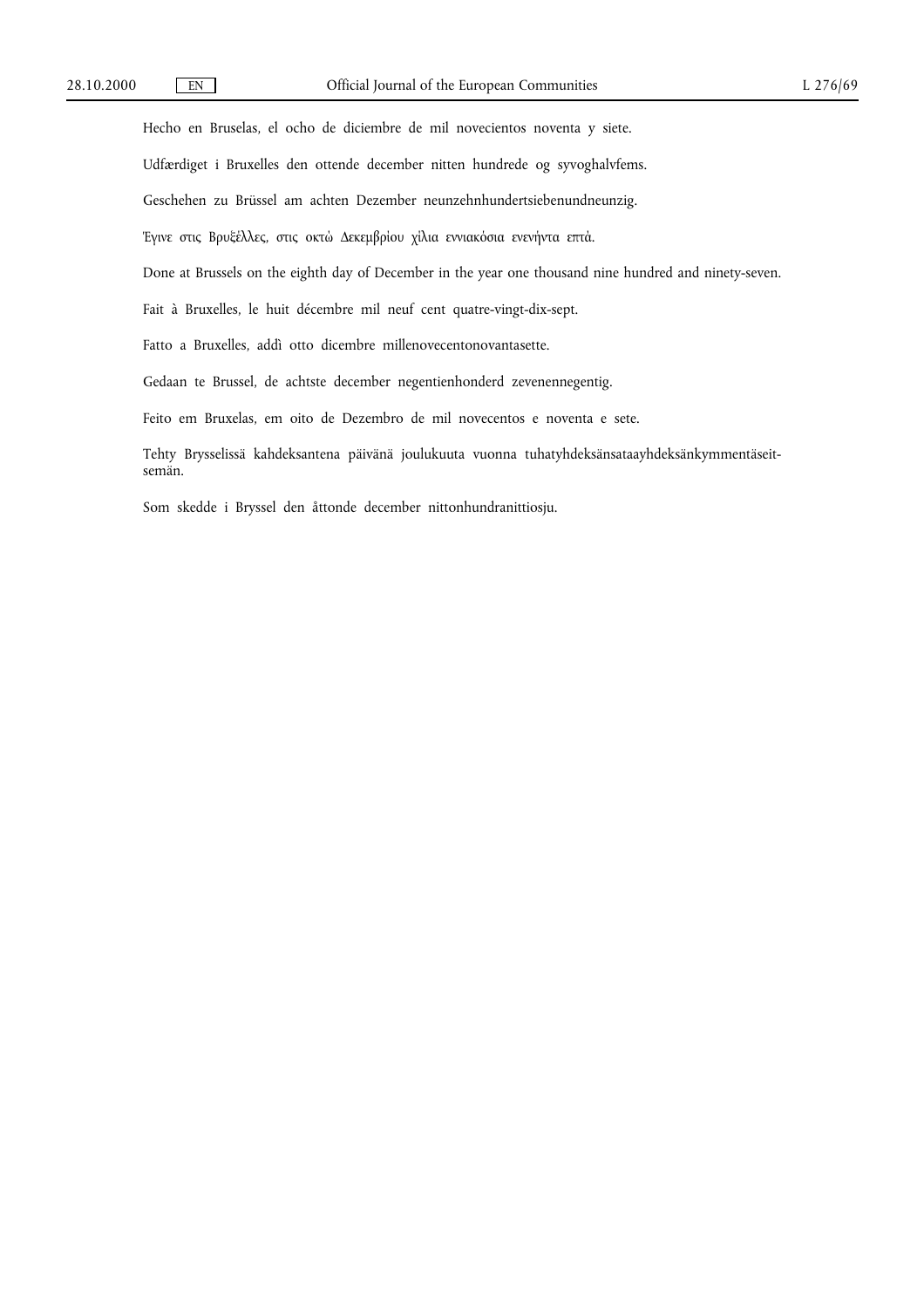Pour le Royaume de Belgique Voor het Koninkrijk België Für das Königreich Belgien

Cette signature engage également la Communauté française, la Communauté flamande, la Communauté germanophone, la Région wallone, la Région flamande et la Région Bruxelles-Capitale.

Deze handtekening verbindt eveneens de Vlaamse Gemeenschap, de Franse Gemeenschap, de Duitstalige Gemeenschap, het Vlaamse Gewest, het Waalse Gewest en het Brusselse Hoofdstedelijke Gewest.

Diese Unterschrift verbindet zugleich die Deutschsprachige Gemeinschaft, die Flämische Gemeinschaft, die Französische Gemeinschaft, die Wallonische Region, die Flämische Region und die Region Brüssel-Hauptstadt.

For Kongeriget Danmark

Für die Bundesrepublik Deutschland

hun 1

Για την Ελληνική ∆ηµοκρατία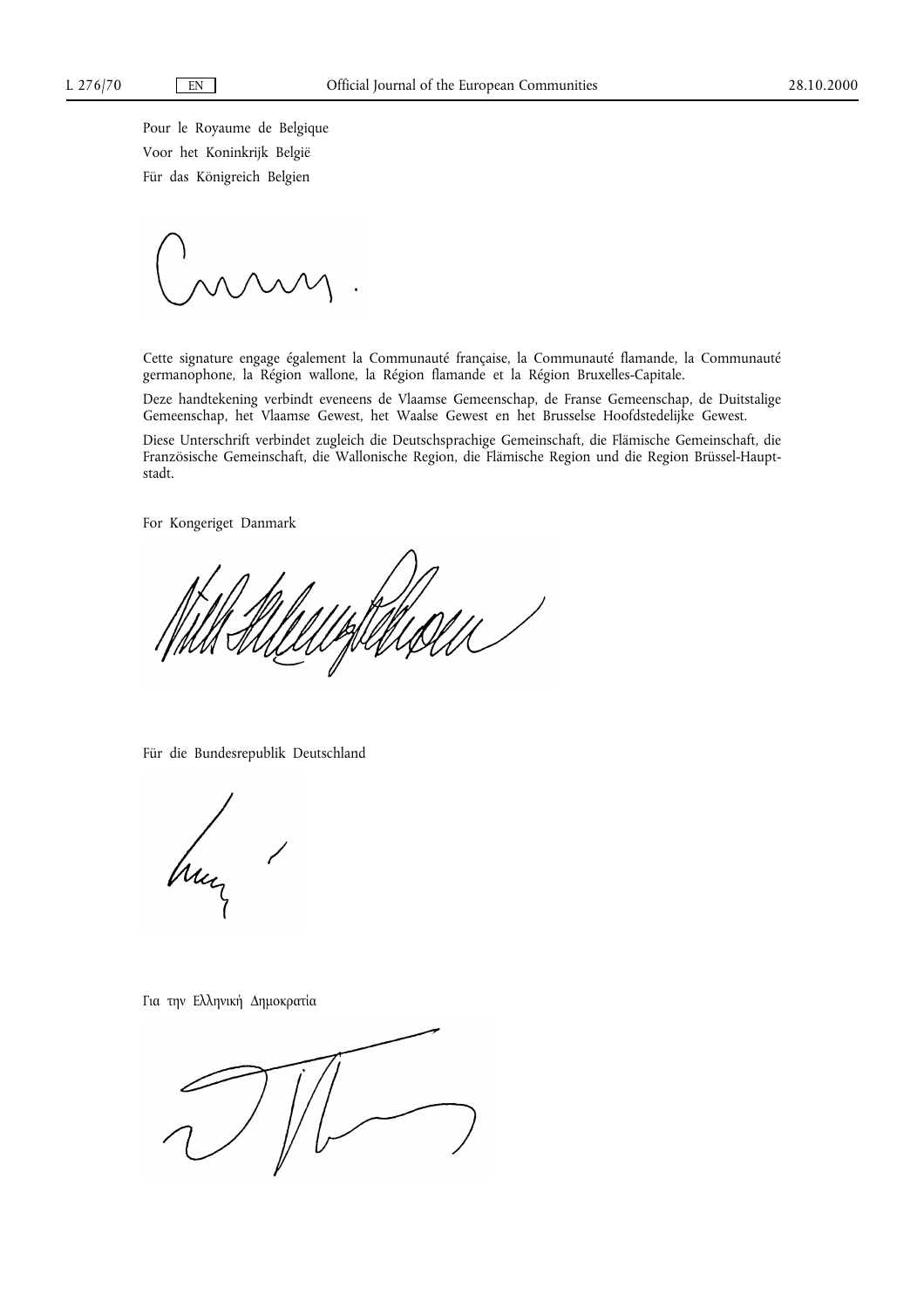Por el Reino de España



# Pour la République française

Thar ceann na hÉireann For Ireland

Per la Repubblica italiana

Will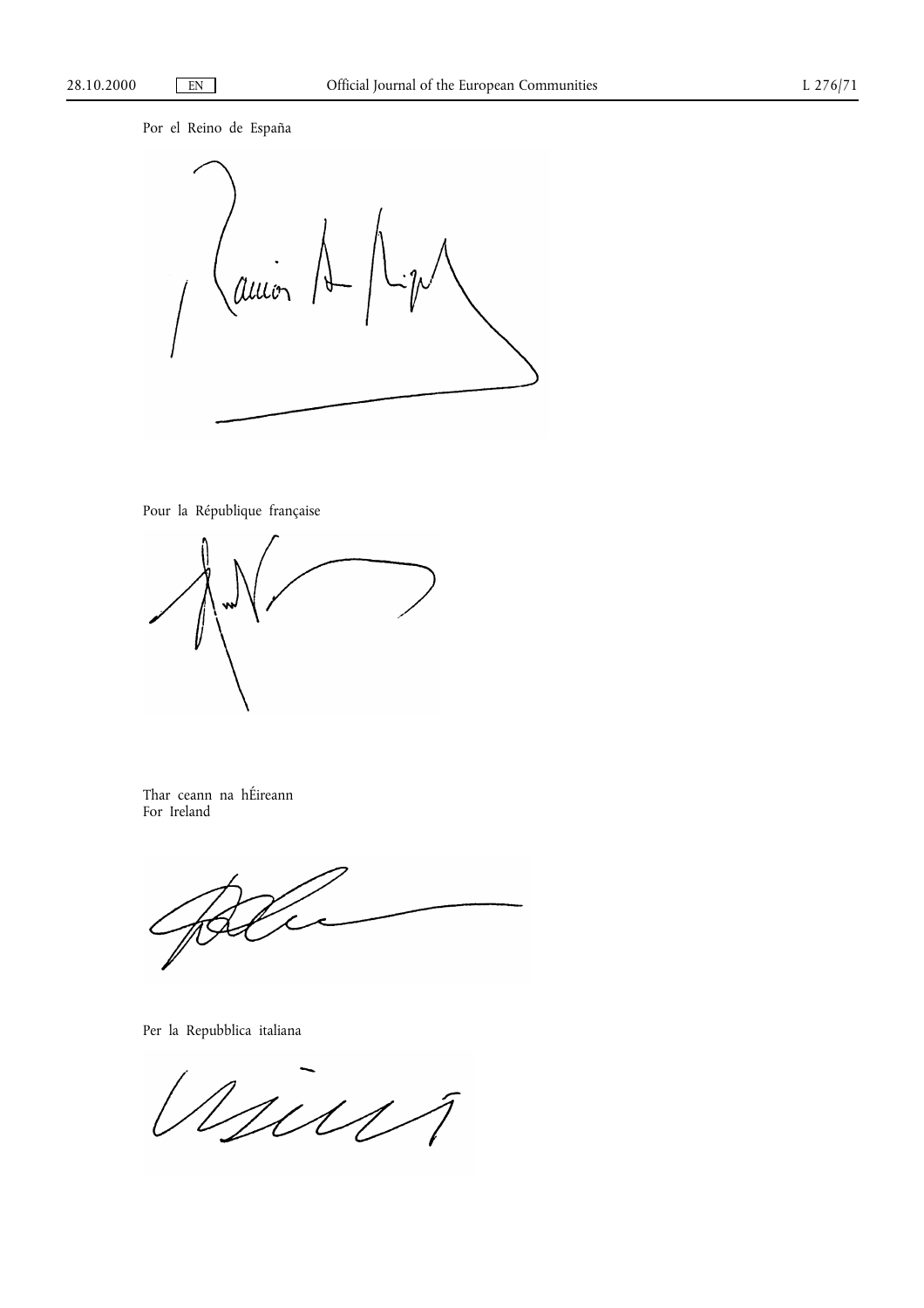$\ddot{\phantom{0}}$ 

Pour le Grand-Duché de Luxembourg



Voor het Koninkrijk der Nederlanden

 $\overbrace{\phantom{a}}^{\phantom{a}}$ 

Für die Republik Österreich

Deny

Pela República Portuguesa

juin bane

Suomen tasavallan puolesta För Republikken Finland

Tarja Haismen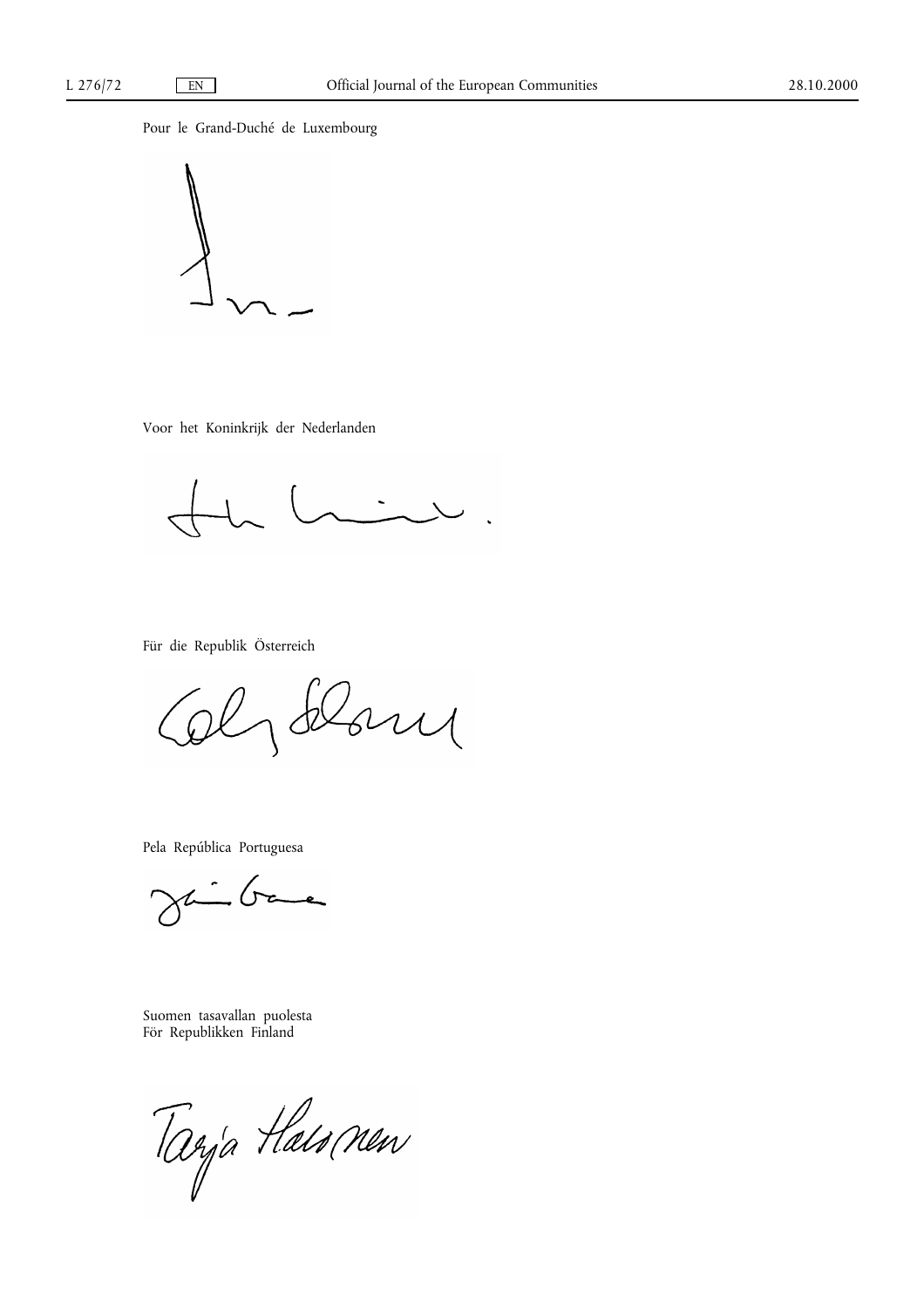För Konungariket Sverige

Leur Killewall

For the United Kingdom of Great Britain and Northern Ireland

Lodi Cool

Por la Comunidad Europea For Det Europæiske Fællesskab Für die Europäische Gemeinschaft Για την Ευρωπαϊκή Κοινότητα For the European Community Pour la Communauté européenne Per la Comunità europea Voor de Europese Gemeenschap Pela Comunidade Europeia Euroopan yhteisön puolesta För Europeiska gemenskapen

In-Chimingcumy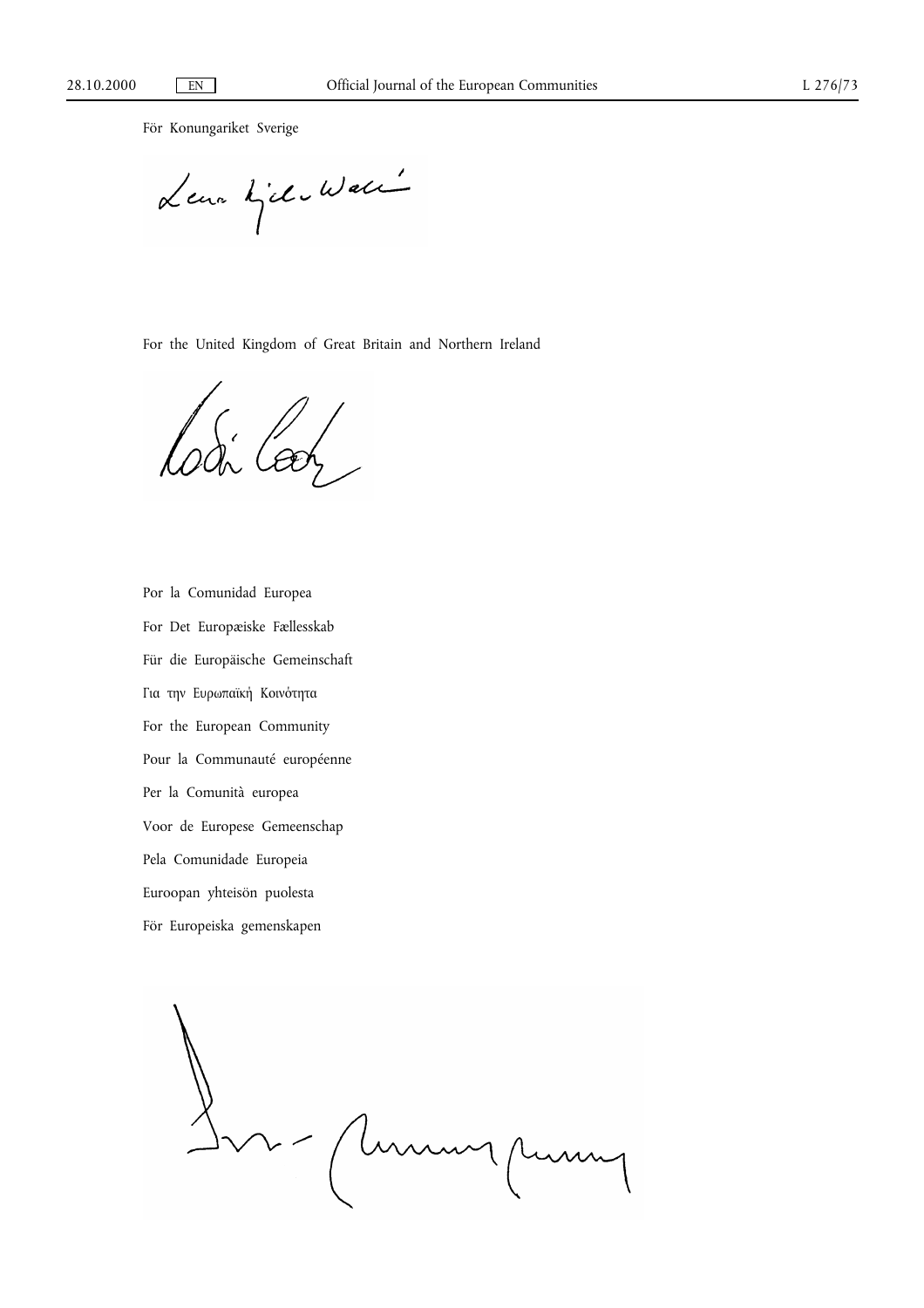Por los Estados Unidos Mexicanos

 $\Rightarrow$  $\overline{\phantom{a}}$  $\overline{\phantom{a}}$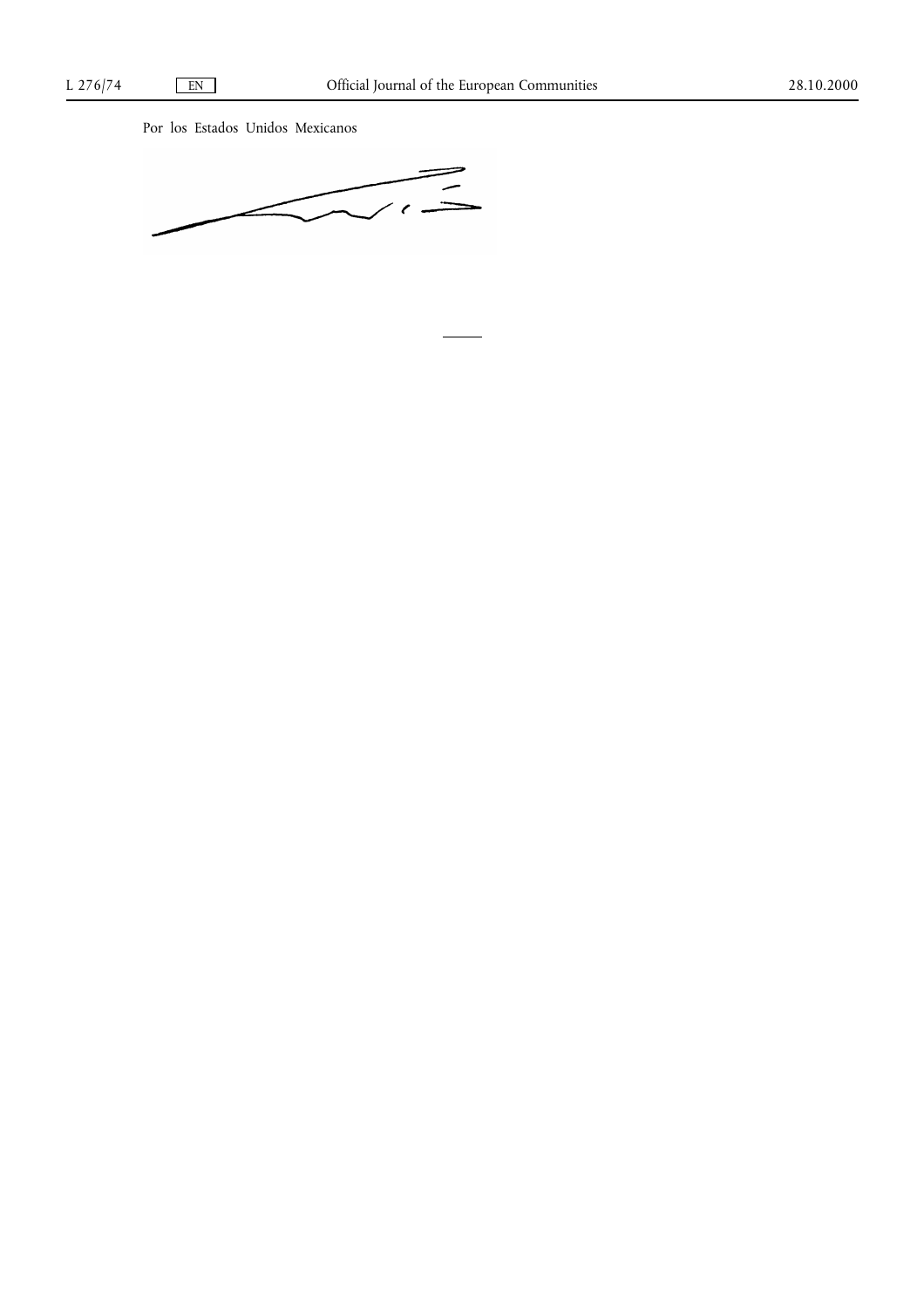At the same time, the plenipotentiaries of the EUROPEAN COMMUNITY,

Hereinafter referred to as 'the Community',

of the one part, and

the plenipotentiaries of the UNITED MEXICAN STATES,

hereinafter referred to as 'Mexico',

of the other part,

meeting at Brussels on the eighth day of December in the year one thousand nine hundred and ninetyseven for the signature of the Interim Agreement on trade and trade-related matters between the European Community, of the one part, and the United Mexican States, of the other part, hereinafter referred to as 'the Agreement', have adopted the following text:

— The Agreement

The plenipotentiaries of the Community and the plenipotentiaries of Mexico have adopted the text of the Joint Declaration listed below and annexed to this Final Act:

— Joint Interpretative Declaration relating to Article 2 of the Agreement

The plenipotentiaries of Mexico have taken note of the Declaration by the Community mentioned below and annexed to this Final Act:

— Declaration by the European Community relating to Article 5 of the Agreement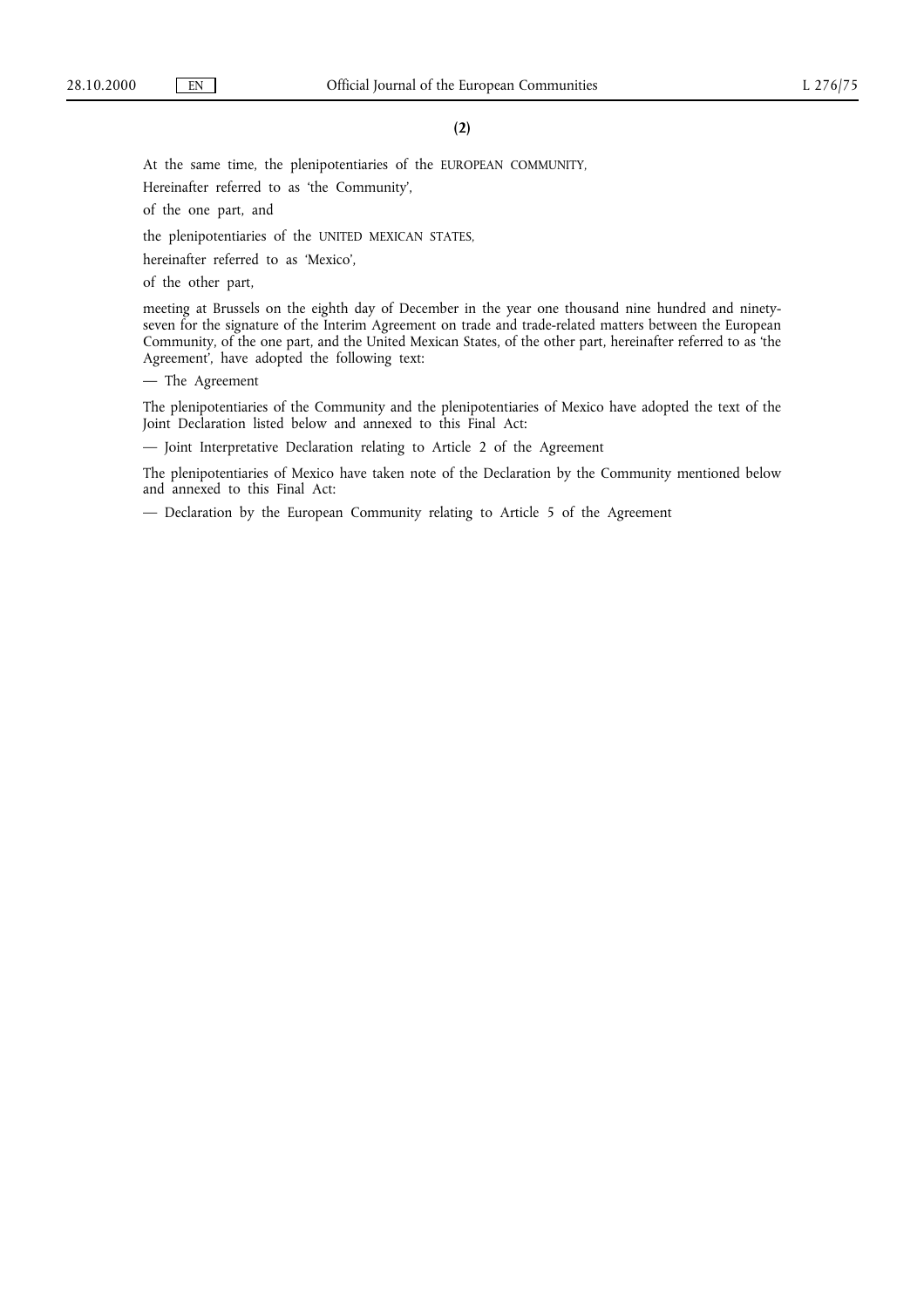Hecho en Bruselas, el ocho de diciembre de mil novecientos noventa y siete. Udfærdiget i Bruxelles den ottende december nitten hundrede og syvoghalvfems. Geschehen zu Brüssel am achten Dezember neunzehnhundertsiebenundneunzig. Έγινε στις Βρυξέλλες, στις οκτώ ∆εκεµβρίου χίλια εννιακόσια ενενήντα επτά. Done at Brussels on the eighth day of December in the year one thousand nine hundred and ninety-seven. Fait à Bruxelles, le huit décembre mil neuf cent quatre-vingt-dix-sept. Fatto a Bruxelles, addì otto dicembre millenovecentonovantasette. Gedaan te Brussel, de achtste december negentienhonderd zevenennegentig. Feito em Bruxelas, em oito de Dezembro de mil novecentos e noventa e sete. Tehty Brysselissä kahdeksantena päivänä joulukuuta vuonna tuhatyhdeksänsataayhdeksänkymmentäseitsemän.

Som skedde i Bryssel den åttonde december nittonhundranittiosju.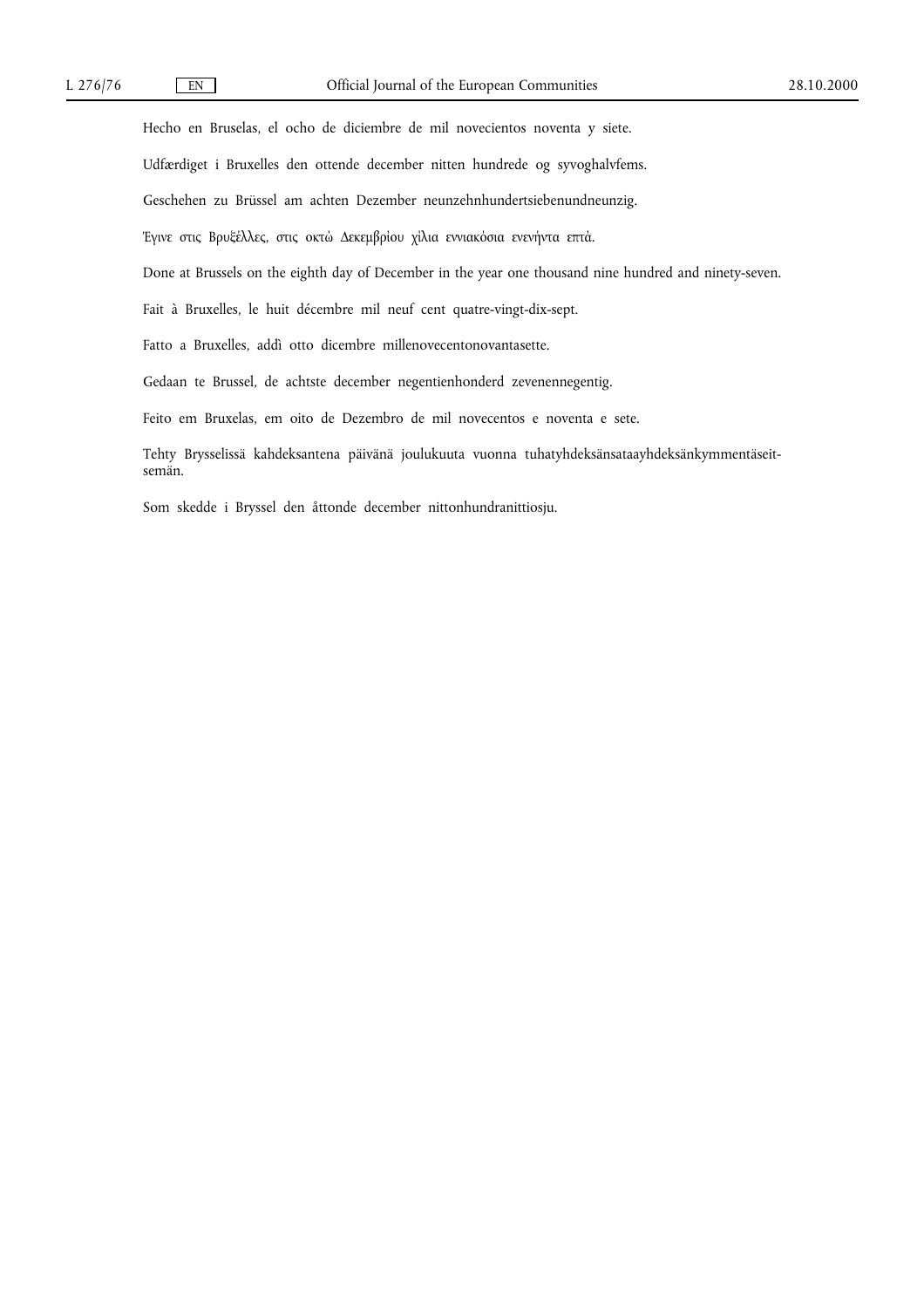Por la Comunidad Europea For Det Europæiske Fællesskab Für die Europäische Gemeinschaft Για την Ευρωπαϊκή Κοινότητα For the European Community Pour la Communauté européenne Per la Comunità europea

Voor de Europese Gemeenschap

Pela Comunidade Europeia

Euroopan yhteisön puolesta

För Europeiska gemenskapen

Por los Estados Unidos Mexicanos

Bfann 27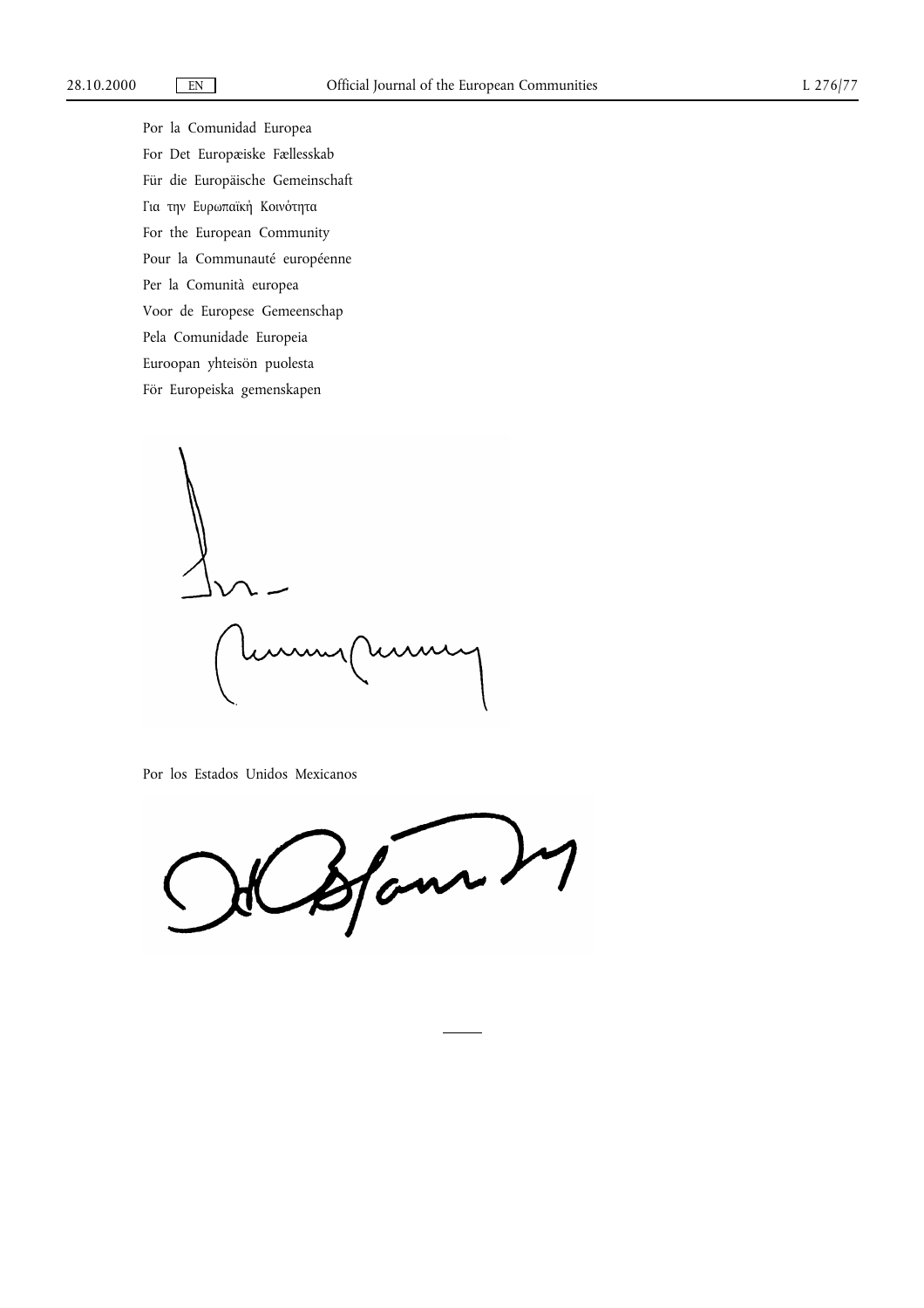# **Joint interpretative Declaration relating to Article 2**

The commitments resulting from Article 2 of this Agreement will not take effect until the decision referred to in Article 3 is adopted.

### **Declaration by the European Community relating to Article 5**

The Community declares that, until the adoption by the Joint Council of the implementing rules on competition referred to in Article 5(2), it will assess any practice contrary to that Article on the basis of the criteria resulting from the rules contained in Articles 85, 86 and 92 of the Treaty establishing the European Community, and, for products covered by the Treaty establishing the European Coal and Steel Community, by those contained in Articles 65 and 66 of that Treaty and the Community rules on State aids, including secondary legislation.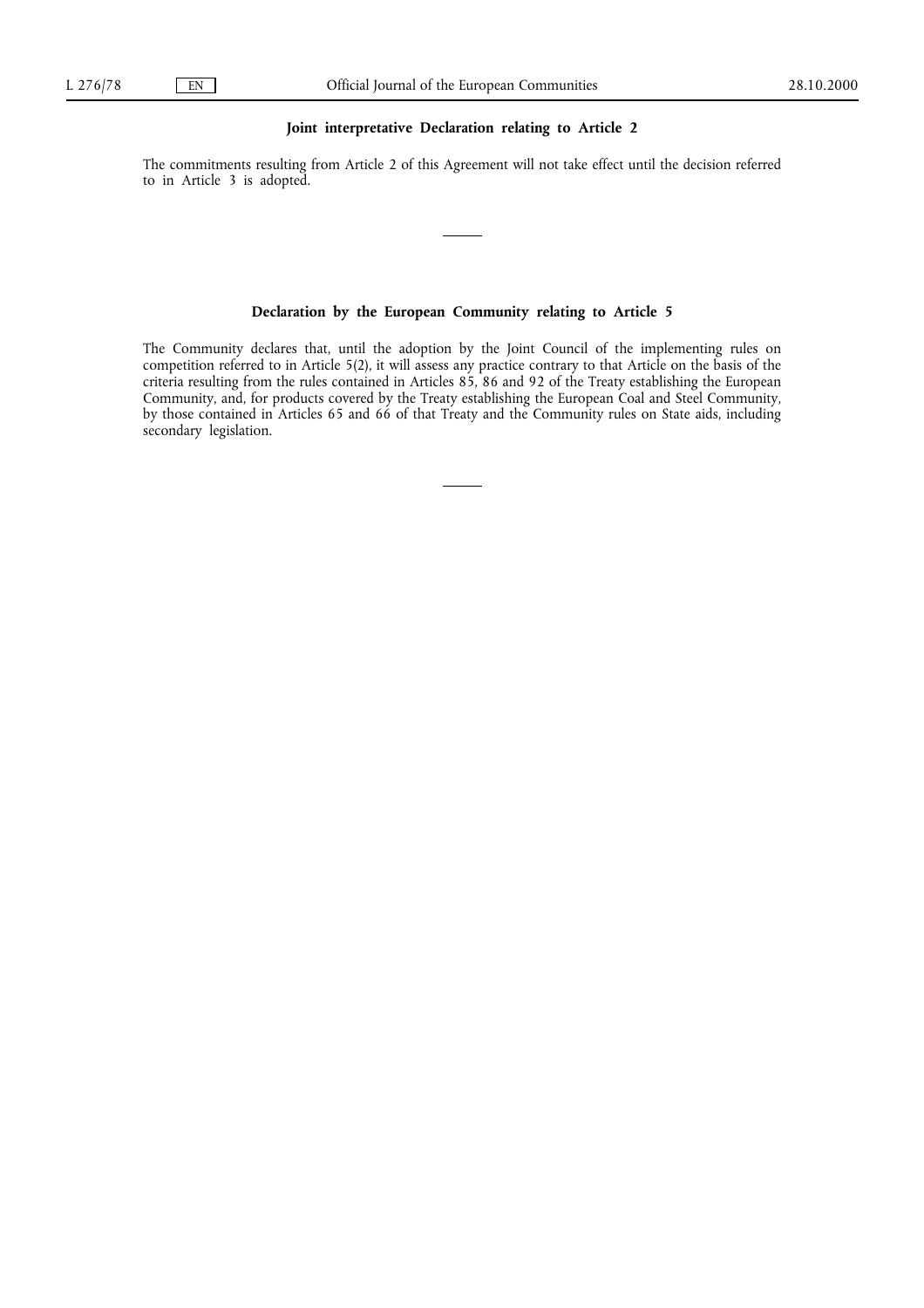### **(3)**

At the same time the plenipotentiaries of the Member States and of the Community and the plenipotentiaries of Mexico have adopted the text of the following Joint Declaration:

### **JOINT DECLARATION BETWEEN THE EUROPEAN COMMUNITY AND ITS MEMBER STATES AND THE UNITED MEXICAN STATES**

With a view to the adequate coverage of the issues contained in Titles III and IV of the Economic Partnership, Political Coordination and Cooperation Agreement signed on 8 December 1997 within a comprehensive framework, the European Community and its Member States and the United Mexican States undertake to:

- 1. Start and if possible, conclude negotiations regarding the arrangements for the liberalisation of trade in services and of capital movements and payments as well as the measures relating to intellectual property provided for in Articles 6, 8, 9 and 12 of that Agreement, in parallel with negotiations on the arrangements and timetable for liberalisation of trade in goods provided for both in Article 5 of that Agreement and in Article 3 of the Interim Agreement on trade and trade-related matters between the European Community and the United Mexican States signed on 8 December 1997.
- 2. Aim at ensuring that, without prejudice to the accomplishment of their respective internal procedures, the results of the negotiation on the liberalisation of services and of capital movements and payments as well as the measures relating to intellectual property, provided for above, may enter into force as soon as possible, thereby achieving the Parties' shared objective of a global trade liberalisation covering both goods and services, in accordance with Article 7 of the Economic Partnership, Political Coordination and Cooperation Agreement.